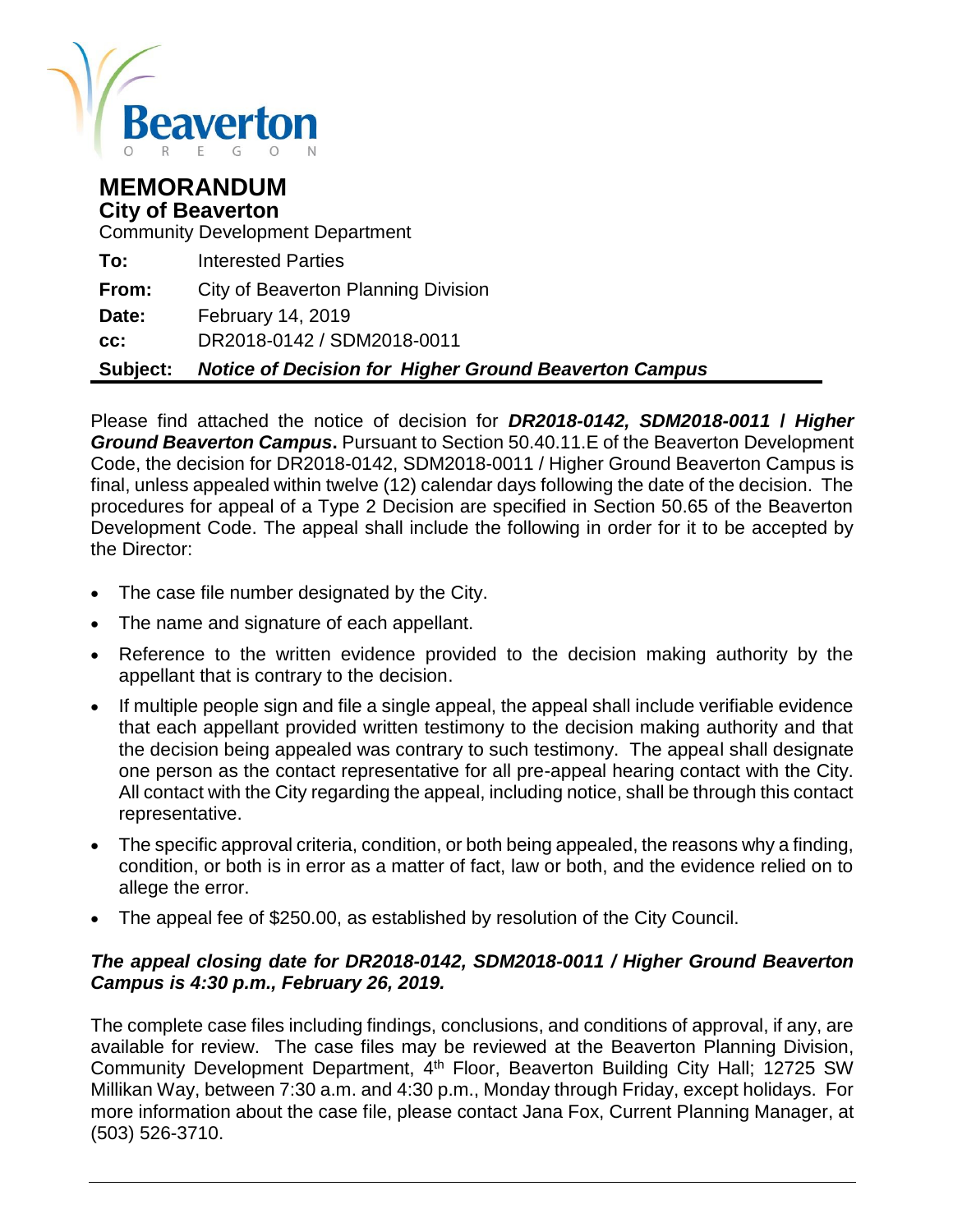

# DECISION DATE: February 14, 2019 TO: All Interested Parties FROM: Jana Fox, Current Planning Manager PROPOSAL: **Higher Ground Beaverton Campus (DR2018-0142 / SDM2018-0011)** LOCATION: The site is located at 4575 SW 99th Avenue and 9945 SW Beaverton Hillsdale Highway. The site is also described as Tax Lot 5200 on the Washington County Tax Assessor's Map 1S114BA. The total site is approximately .90 acres. SUMMARY: The applicant proposes modifications to an existing building and site to accommodate a new Montessori School. The applicant is proposing to reconfigure and reduce the existing parking lot by approximately 1,500 square feet, thereby reducing the number of parking spaces from 53 to 31 and move an existing driveway leading to SW 99th Avenue further from the intersection of SW 99th Avenue and SW Beaverton Hillsdale Highway in order to construct new outdoor play areas for the children. APPLICANT/ Quattro Beaverton, LLC PROPERTY Attn: Brett Dahlman OWNER: 110 Jori Boulevard Suite 140 Oak Brook, IL 60523 APPLICANTS CIDA, Inc. REPRESENTATIVE: Attn: Tara Lund 15895 SW 72nd Avenue Suite 200 Portland, OR 97224 APPLICABLE Facilities Review, Section 40.03 CRITERIA: Design Review Two, Section 40.20.15.2.C Sidewalk Design Modification, Section 40.58.15.C

**NOTICE OF DECISION**

#### **DIRECTOR'S DECISON:**

**APPROVAL of Higher Ground Beaverton Campus (DR2018-0142 / SDM2018-0011)**  subject to conditions in Section D, identified herein.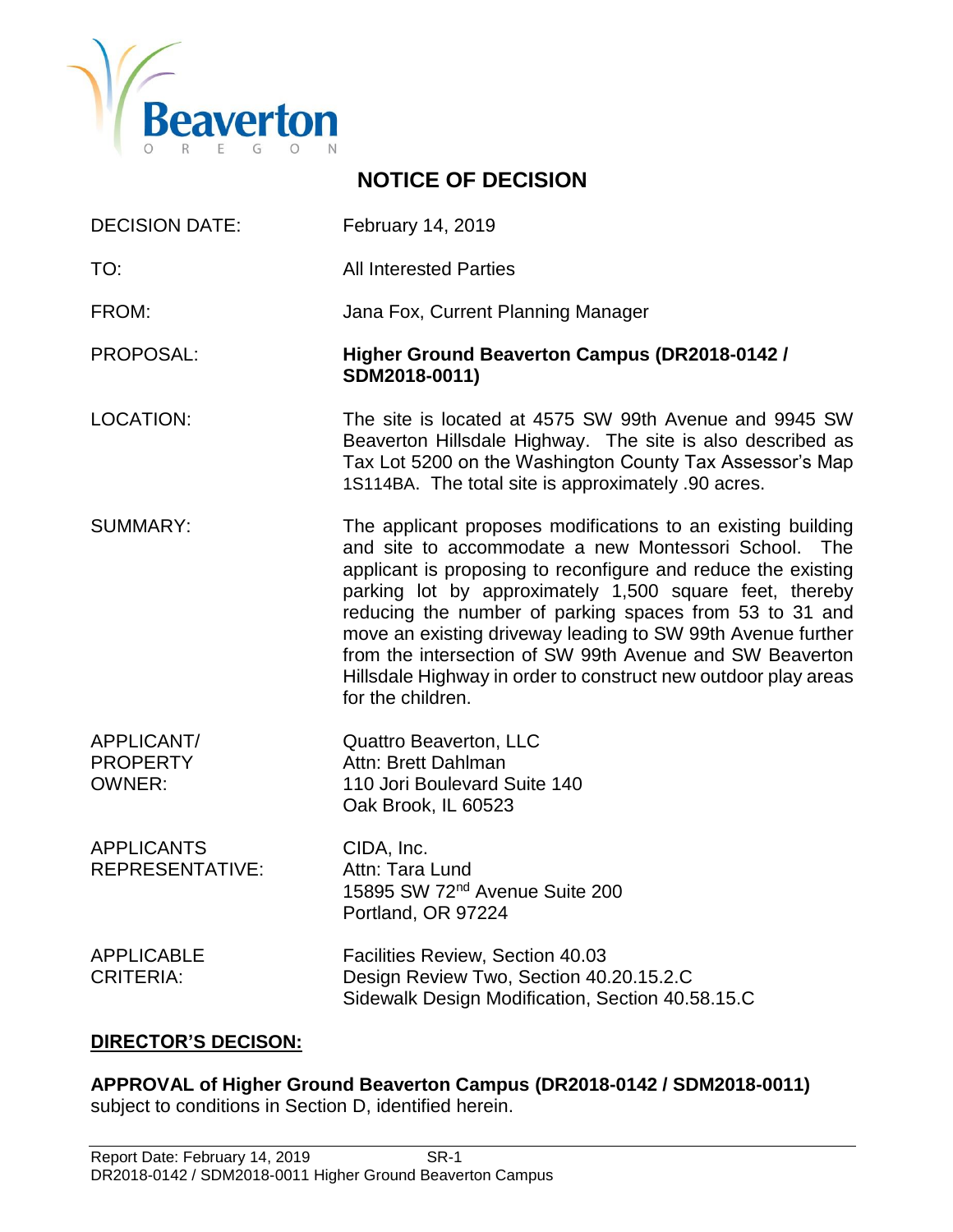**FIGURE 1**

## **VICINITY MAP**

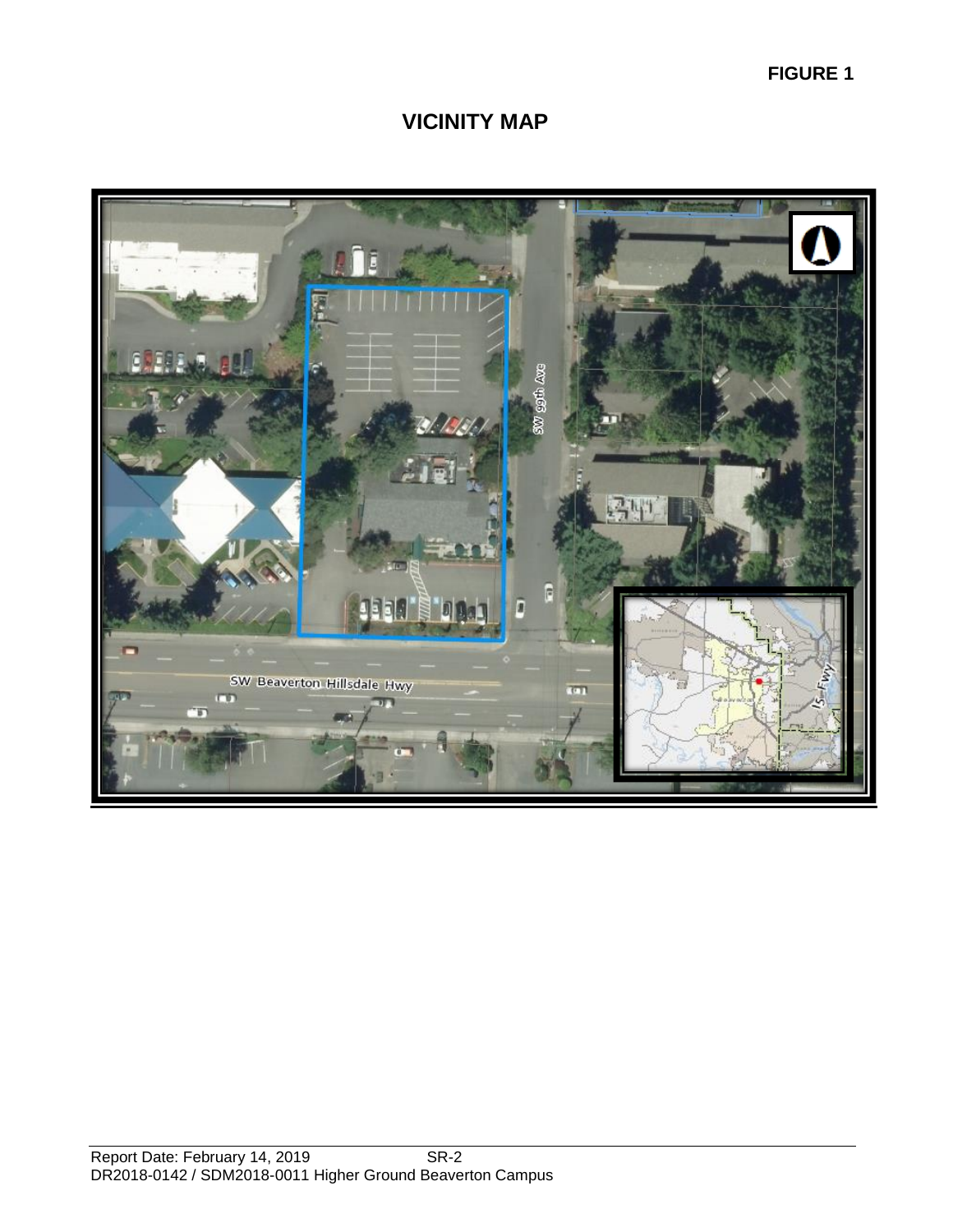## **BACKGROUND**

#### **Key Application Dates**

| <b>APPLICATION</b> | <b>SUBMITTAL</b><br><b>DATE</b> | <b>DEEMED</b><br><b>COMPLETE</b> | <b>120-DAY</b><br><b>DEADLINE*</b> | 365-DAY<br><b>DEADLINE**</b>                                                     |
|--------------------|---------------------------------|----------------------------------|------------------------------------|----------------------------------------------------------------------------------|
| DR2018-0142        |                                 |                                  |                                    | October 12, 2018 November 27, 2018 March 28, 2019 November 27, 2019              |
|                    |                                 |                                  |                                    | SDM2018-0011 November 8, 2018 November 27, 2018 March 28, 2019 November 27, 2019 |

\* Pursuant to Section 50.25.8 of the Beaverton Development Code, the City will reach a final decision on an application within 120 calendar days from the date that the application was determined to be complete or deemed complete unless the applicant agrees to extend the 120 calendar day time line pursuant to subsection 9 or unless State law provides otherwise.

\*\* Pursuant to Section 50.25.9 of the Beaverton Development Code, the total of all extensions may not to exceed 3650 calendar days from the date the application was deemed complete. This is the latest date by which a final written decision on the proposal can be made.

#### **Existing Conditions Table**

| Zoning                               | <b>CS (Community Service)</b>            |                      |  |  |
|--------------------------------------|------------------------------------------|----------------------|--|--|
| <b>Current</b><br><b>Development</b> | This property is currently a restaurant. |                      |  |  |
| <b>Lot Size</b>                      | Approximately .90 Acres                  |                      |  |  |
| <b>NAC</b>                           | Denney Whitford / Raleigh West NAC       |                      |  |  |
|                                      | Zoning:                                  | Uses:                |  |  |
|                                      | North: CS                                | North: Senior Living |  |  |
| <b>Surrounding</b><br><b>Uses</b>    | South: CS                                | South: Retail        |  |  |
|                                      | East: CS                                 | East: Office         |  |  |
|                                      | West: CS                                 | West: Office/Retail  |  |  |
|                                      |                                          |                      |  |  |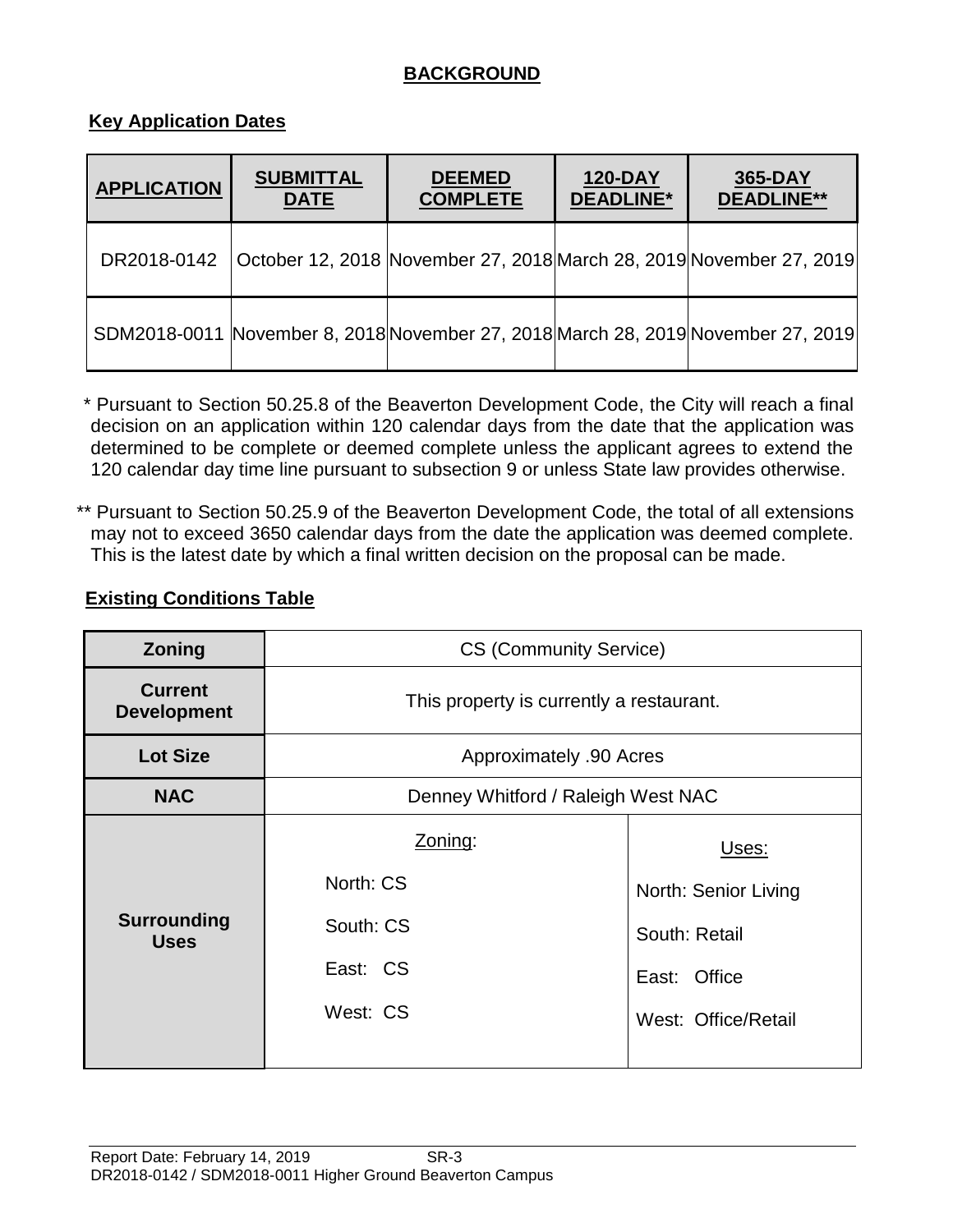# **TABLE OF CONTENTS**

|           | <b>SECTION / EXHIBIT/ FIGURE</b>                            | <b>PAGE</b>     |
|-----------|-------------------------------------------------------------|-----------------|
|           | <b>Section A: Facilities Review Report</b>                  | $FR1 - 10$      |
|           | Section B: DR2018-0142 Design Review Two                    | $DR1-3$         |
|           | <b>Section C: SDM2018-0011 Sidewalk Design Modification</b> | $SDM1 - 4$      |
|           | <b>Section D: Conditions of Approval</b>                    | $COA1 - 5$      |
| Figure 1: | <b>Vicinity Map</b>                                         | SR <sub>2</sub> |

- **Exhibit 1: Applicant's Materials**
- **Exhibit 2: Agency Comments** None Received
- **Exhibit 3: Public Comment** None Received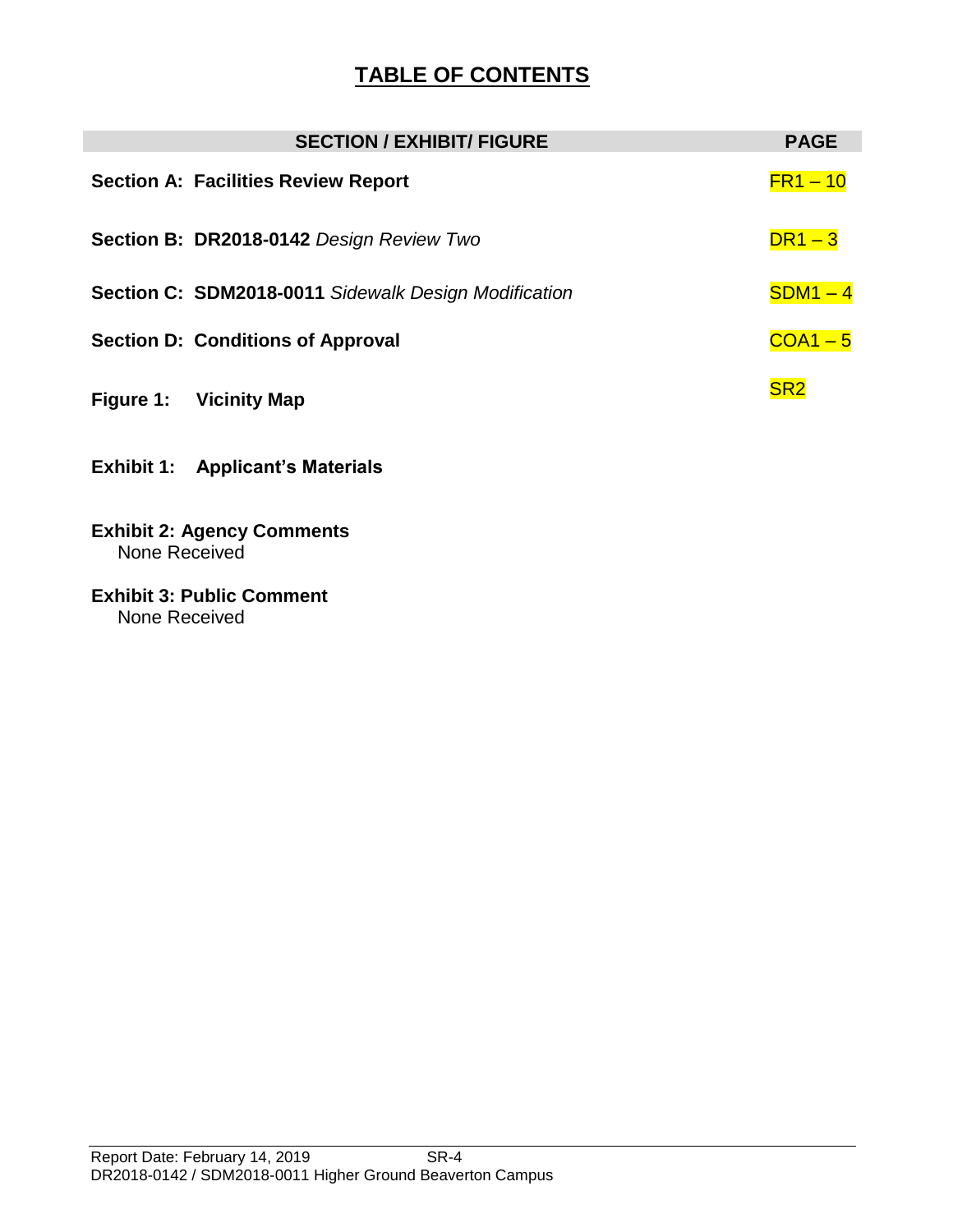## **Facilities Review Committee Technical Review and Recommendations Higher Ground Beaverton Campus DR2018-0142 / SDM2018-0011**

#### **Section 40.03 Facilities Review Committee:**

The Facilities Review Committee has conducted a technical review of the application, in accordance with the criteria contained in Section 40.03 of the Development Code. The Committee's findings and recommended conditions of approval are provided to the decisionmaking authority. As they will appear in the Staff Report, the Facilities Review Conditions may be re-numbered and placed in different order.

The decision-making authority will determine whether the application as presented meets the Facilities Review approval criteria for the subject application and may choose to adopt, not adopt, or modify the Committee's findings, below.

**The Facilities Review Committee Criteria for Approval will be reviewed for all criteria that are applicable to the submitted applications as identified below:**

- **All twelve (12) criteria are applicable to the submitted Design Review Two application.**
- **Facilities Review criteria do not apply to the Sidewalk Design Modification applications.**
- *A. All critical facilities and services related to the development have, or can be improved to have, adequate capacity to serve the proposal at the time of its completion.*

#### FINDING:

Chapter 90 of the Development Code defines "critical facilities" to be services that include public water, public sanitary sewer, storm water drainage and retention, transportation and fire protection. Staff concurs with the applicant's statement that the site currently has adequate capacity or can be improved to have the capacity for all critical facilities and services to available on site.

#### Utilities:

Water, sanitary sewer and storm water service are all provided by the City of Beaverton. Water and sanitary sewer services currently serve the structure and are not proposed to be modified with this proposal. Storm water facilities serve the existing site and are proposed to be modified with this proposal. The Committee has reviewed the proposed changes and determined that adequate capacity exists to serve the proposed development.

#### Transportation Findings:

The applicant has provided a transportation memo indicating that there are an additional 142 daily trips anticipated to the subject site form the previous use as a restaurant. The proposal does not meet the threshold for requiring a full Traffic Impact Analysis, which is 300 additional daily trips. There are two existing driveways from the site to SW 99<sup>th</sup> Avenue. The applicant proposes to narrow the driveway at the southeast corner of the site to one lane, stripe and sign it right out only, in order to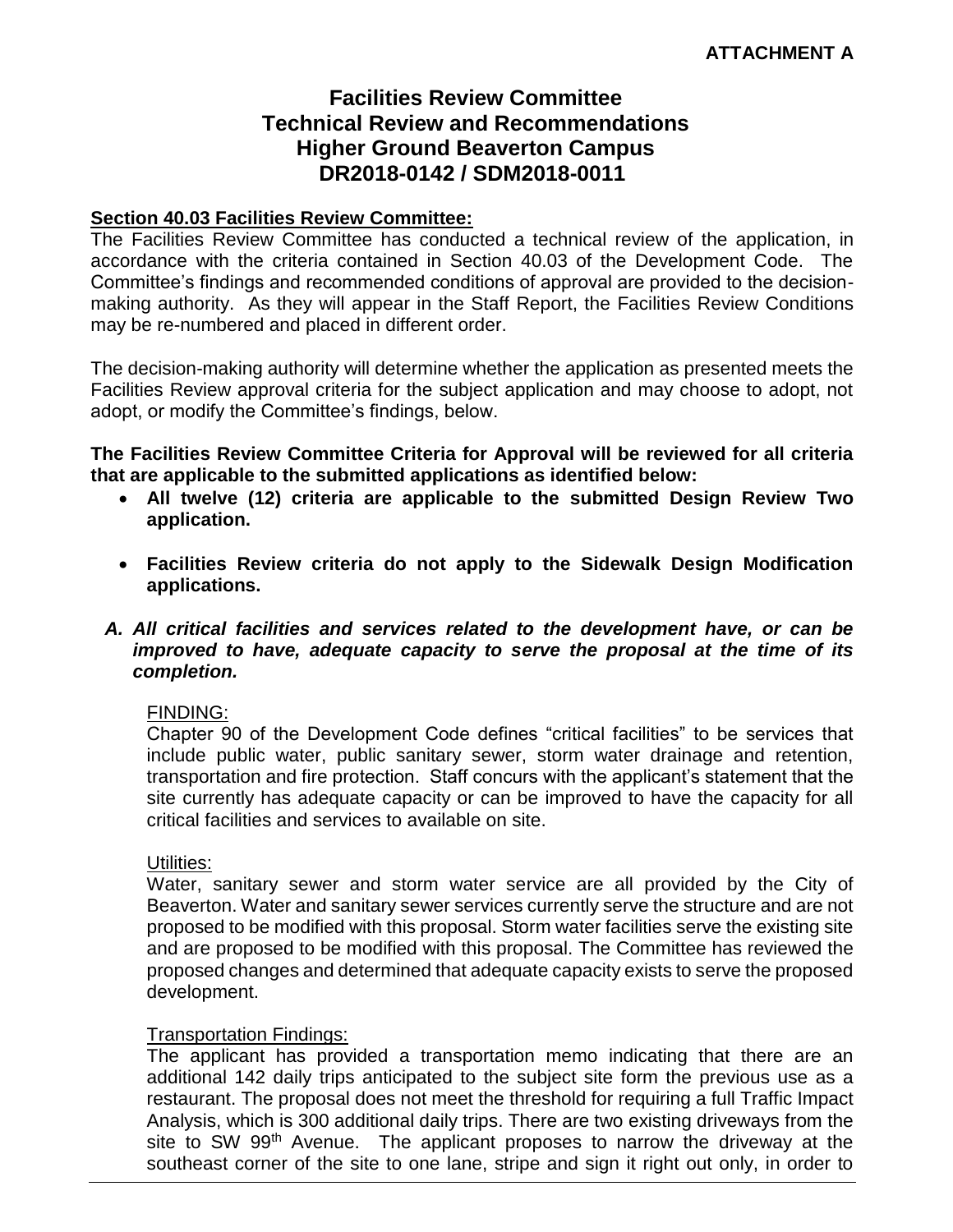reduce the traffic strain on the intersection of SW 99<sup>th</sup> Avenue and SW Beaverton Hillsdale Highway. The applicant further proposes to relocate the secondary driveway to SW 99<sup>th</sup> Avenue, further north to the northeast corner of the site, which is where parents will enter the queue to drop-off and pick-up their children, as shown on the submitted queuing plan. (Exhibit 1 to the staff report)

Staff finds that the proposed driveway configuration and relocation will not negatively affect the functionality of the surrounding street system.

#### Fire Protection

Tualatin Valley Fire & Rescue (TVF&R) provides fire protection services for properties in this area. TVF&R has reviewed the applicant's proposal and has no comments or associated conditions of approval..

**Therefore, the Committee finds that the proposal meets the criterion.** 

*B. Essential facilities and services are available, or can be made available, with adequate capacity to serve the development prior to occupancy. In lieu of providing essential facilities and services, a specific plan may be approved if it adequately demonstrates that essential facilities, services, or both will be provided to serve the proposed development within five years of occupancy.*

## FINDING:

Chapter 90 of the Beaverton Development Code defines "essential facilities" to be services that include schools, transit improvements, police protection, and pedestrian and bicycle facilities in the public right-of-way.

#### Transit

Tri-Met will continue to provide transit service to the site. The site is currently served by the number 54 bus which stops along Beaverton Hillsdale Highway just east of the subject site providing service to Beaverton Transit Center and Downtown Portland. The proposed improvements will not require additional transit service.

#### Police Protection

The Beaverton Police Department provides police and public safety services for properties in this area. The City of Beaverton Police Department received a copy of the submittal and has not provided comments in regard to this proposal.

#### Pedestrian and Bicycle Facilities

SW Beaverton Hillsdale Highway does not currently contain bike lanes, however a curb tight sidewalk is provided along the property frontage. Given that the proposal does not significantly increase trips to the site nor expand the existing building square footage no additional dedication or improvements to the public streets are required.

The applicant proposes an additional pedestrian walkway from the parking lot at the southern parking lot and connecting to SW Beaverton Hillsdale Highway. The applicant also proposes a bike rack near the front entrance, capable of accommodating five bicycles.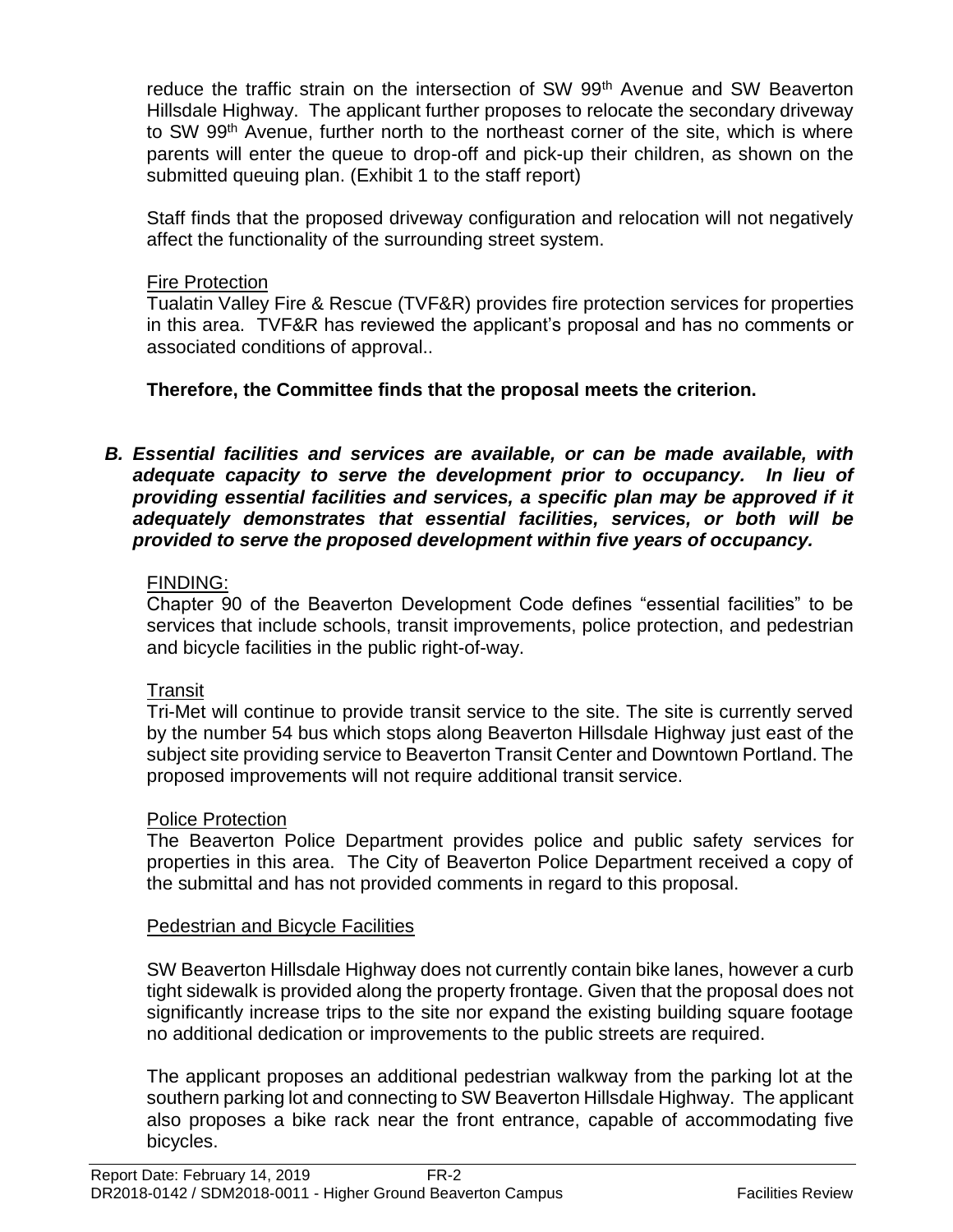Staff finds that the applicant has adequately addressed the pedestrian and bicycle needs of the site, in proportion to the level of development proposed.

Parks

The site will continue to be served by the Tualatin Hills Park and Recreation District (THPRD).

## **Therefore, the Committee finds that the proposal meets the criterion.**

*C. The proposal is consistent with all applicable provisions of Chapter 20 (Land Uses) unless the applicable provisions are modified by means of one or more applications which shall be already approved or which shall be considered concurrently with the subject proposal.* 

## FINDING:

The applicant has submitted a detailed analysis of all applicable standards found in *Chapter 20,* attached as Exhibit 1, herein.After thorough review, staff concurs with the applicant and finds that the proposal meets all of the applicable provisions of Chapter 20.

**Therefore, the Committee finds that the proposal meets the criterion.** 

#### *D. The proposed development is consistent with all applicable provisions of Chapter 60 (Special Regulations) and all improvements, dedications, or both, as required by the applicable provisions of Chapter 60 (Special Regulations), are provided or can be provided in rough proportion to the identified impact(s) of the proposal.*

## FINDING:

Staff cites the Code Conformance Analysis chart at the end of this report, which evaluates the proposal as it relates to the applicable Code requirements of Chapter 60, in response to the above mentioned criteria.

## Off-Street Parking Requirements (Section 60.30)

Within the CS zone the off-street parking requirement is 1.5 spaces per full time equivalent (FTE) staff. The applicant's proposal reduces the total number of existing stalls from 53 to 31, still meets the requirement of 27 spaces for 18 full time equivalent staff members.

## Trees and Vegetation Requirements (Section 60.60)

There are no protected trees on the site. The applicant proposes to remove a total of 92-inches DBH of landscape trees. The applicant proposes to plant 17 new mitigation trees with ah total DBH of 42.5 inches as mitigation trees. In reviewing the site plan staff finds that the proposed site plan has provided mitigation trees wherever feasible on the site. Due to the current configuration of the site areas for additional tree planting cannot be reasonably accommodated. Therefore the proposed 17 mitigation trees are sufficient.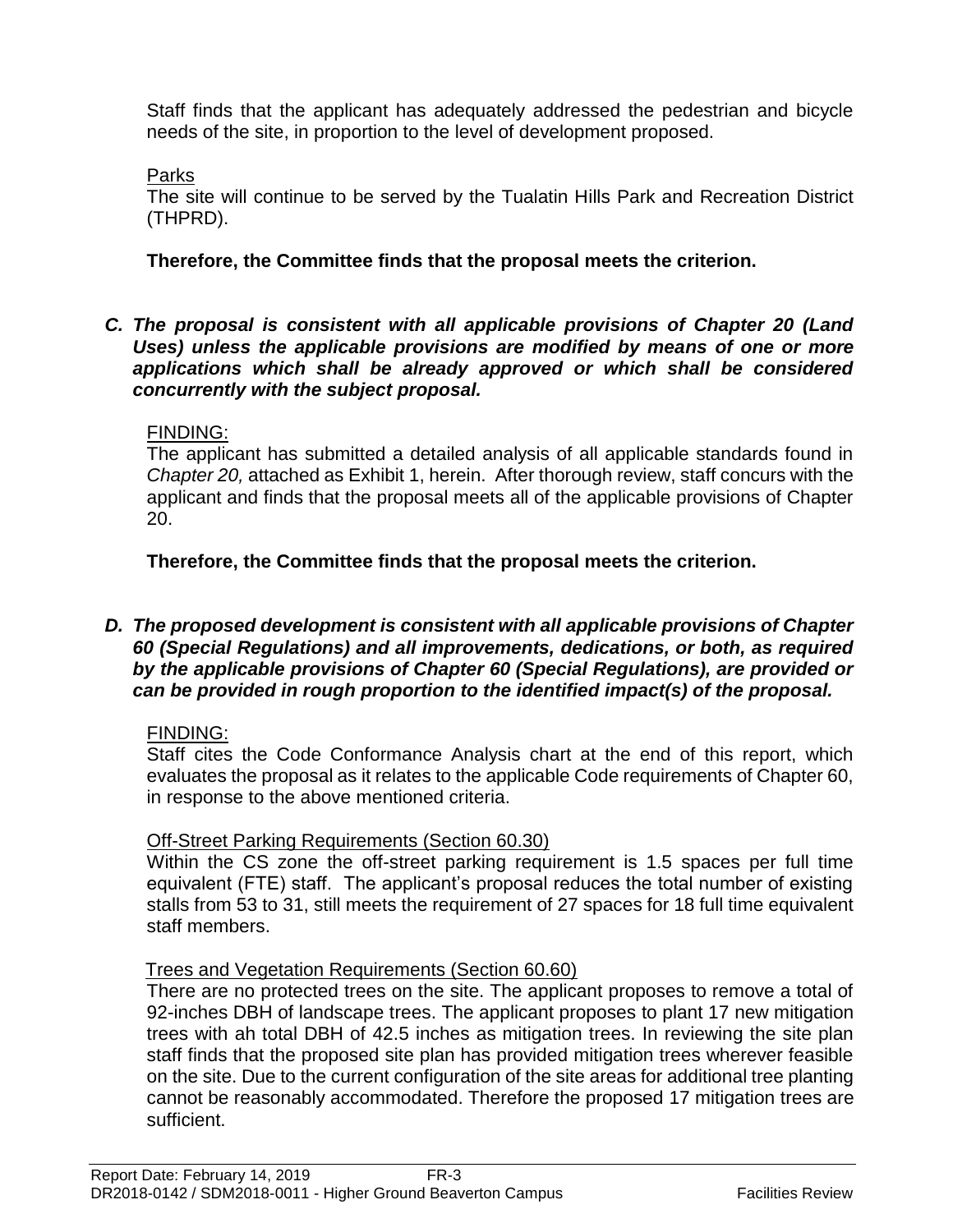#### Street Trees (Section 60.15.15.6)

The applicant has agreed to pay the street tree fee to allow City of Beaverton Public Works to install street trees to the standard of one tree every 30 feet as feasible, and as determined by the City Arborist.

#### Transit Facilities (Section 60.55.40)

The nearest bus stop is located at the corner of SW 99<sup>th</sup> Avenue and SW Beaverton Hillsdale Highway and serves one bus route (Number 54). No new transit facilities are proposed or warranted.

#### Street and Bicycle and Pedestrian Connection (Section 60.55.25) See Criterion A above for response to this section.

Minimum Street Widths (Section 60.55.30) No dedication is required with this proposal.

#### Utility Undergrounding (Section 60.65)

The applicant states that all overhead utility lines will be undergrounded. The committee recommends a condition that all existing overhead utilities and any new utility service lines within the project and along any existing street frontage, except high voltage lines (>57kV) must be undergrounded, per Section 60.65 of the Development Code.

**Therefore, the Committee finds that by meeting the conditions of approval the proposal meets the criterion.** 

*E. Adequate means are provided or can be provided to ensure continued periodic maintenance and necessary normal replacement of the following private common facilities and areas, as applicable: drainage ditches, roads and other improved rights-of-way, structures, recreation facilities, landscaping, fill and excavation areas, screening and fencing, ground cover, garbage and recycling storage areas and other facilities not subject to maintenance by the City or other public agency.*

#### FINDING:

The applicant states that the property owner will be responsible for the maintenance of all on-site improvements. The proposal, as represented does not present any barriers, constraints, or design elements that would prevent or preclude required maintenance of the private infrastructure and facilities on site.

**Therefore, the Committee finds that the proposal meets the criterion.** 

#### *F. There are safe and efficient vehicular and pedestrian circulation patterns within the boundaries of the development.*

#### FINDING:

The applicant states the proposed project will improve existing on-site vehicular and pedestrian access to the site. See Criterion A above for additional findings in response to this criterion.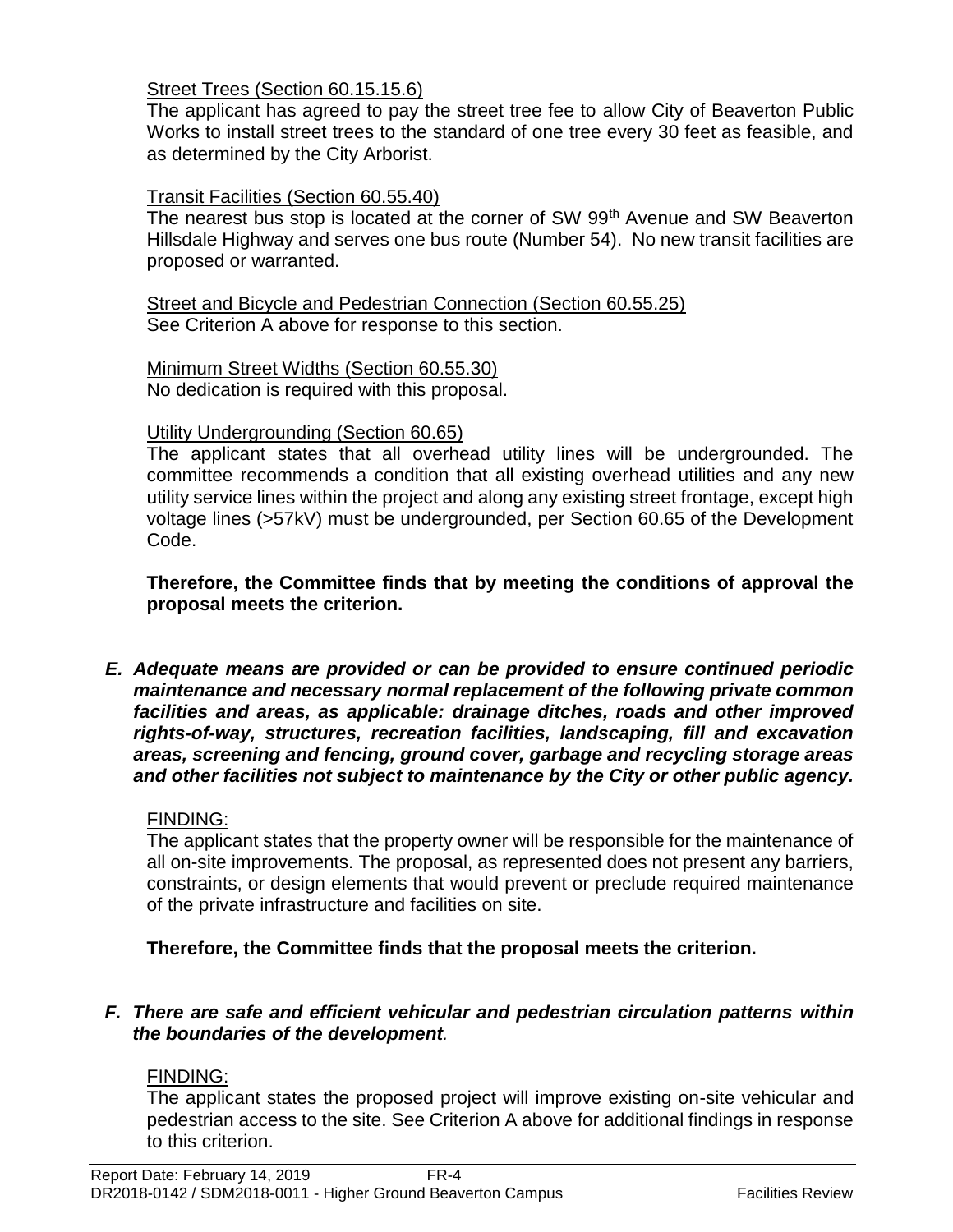Staff concurs with the applicant that the vehicular and pedestrian circulation patterns within the boundaries of the site are safe and efficient for the daily operation of the proposed nursery school use.

**Therefore, the Committee finds that the proposal meets the criterion.** 

#### *G. The development's on-site vehicular and pedestrian circulation systems connect to the surrounding circulation systems in a safe, efficient, and direct manner.*

#### FINDING:

The applicant states that the proposed project will improve existing on-site parking and does not modify any existing vehicular or pedestrian access or circulation on the site.

Staff concurs with the applicant that the vehicular and pedestrian circulation patterns within the boundaries of the site are safe and efficient for the daily operation of the proposed childcare facility use.

As noted above in response to criteria F, the applicant has described how the on-site vehicle and pedestrian circulation network for the proposed child care facility connects to the surrounding public rights-of-way in a safe, efficient and direct manner.

**Therefore, the Committee finds that by meeting the conditions of approval, the proposal meets the criterion.** 

**H. Structures and public facilities serving the development site are designed in accordance with adopted City codes and standards and provide adequate fire protection, including, but not limited to, fire flow.**

## FINDING:

Tualatin Valley Fire & Rescue (TVF&R) provides fire protection services for properties in this area. TVF&R has not provided comments or conditions to date. TVF&R will additionally review and approve the proposed plans prior to Site Development Permit issuance and the proposal will require Building Permit approval, both permits will include review the proposal for fire safety issues, ensuring compliance with adopted City codes and standards.

**Therefore, the Committee finds that by meeting the conditions of approval, the proposal meets the criterion.** 

*I.* **Structures and public facilities serving the development site are designed in accordance with adopted City codes and standards and provide adequate protection from hazardous conditions due to inadequate, substandard or illdesigned development.**

## FINDING: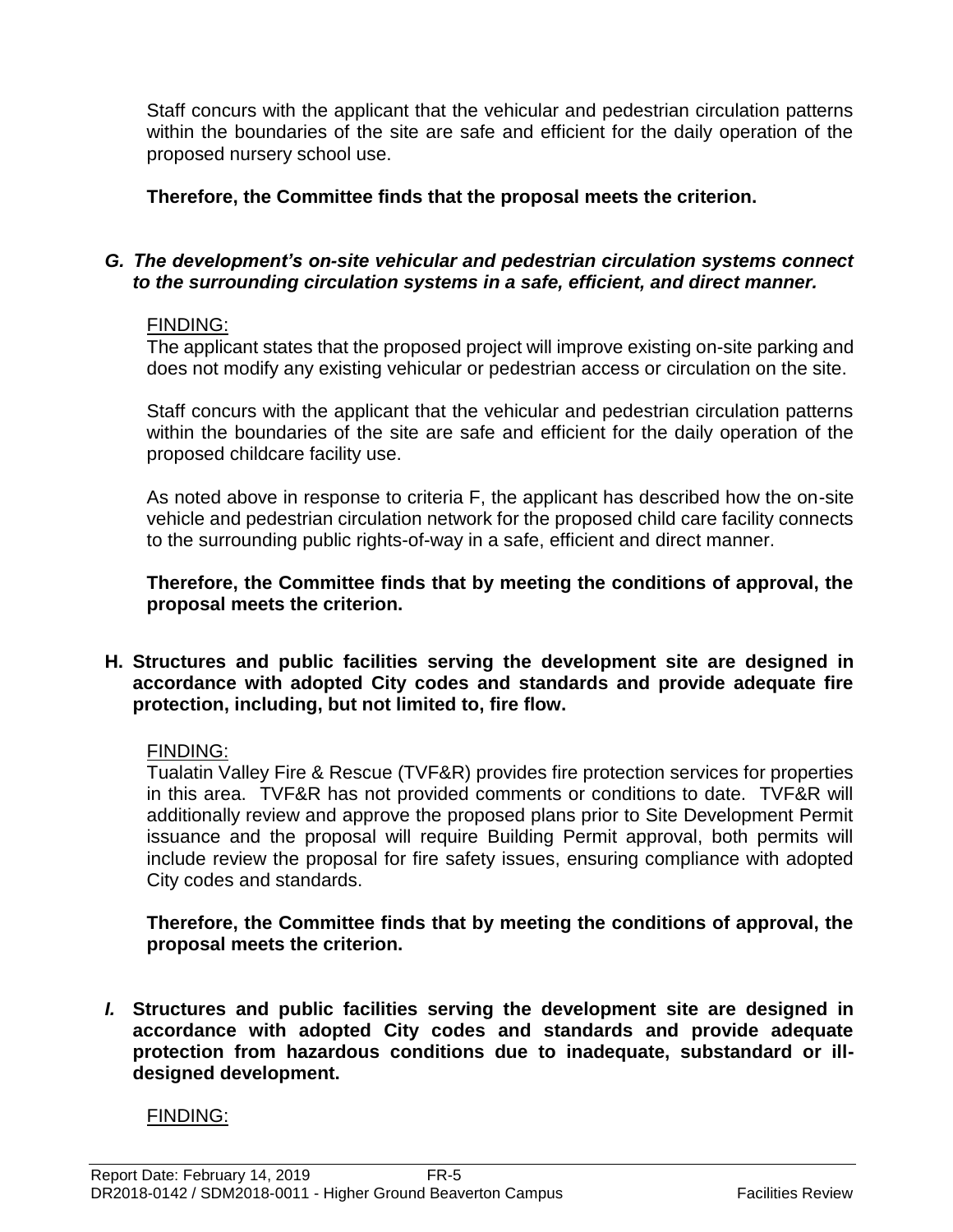The conditions of approval stated at the end of this document, provide requirements of the applicant to obtain a Site Development permit from the City to ensure that structures and public facilities will be designed and built according to the applicable codes and standards.

The Committee finds that review of the construction documents at the building and site development permit stages will ensure protection from hazardous conditions due to inadequate, substandard or ill-designed development.

**Therefore, the Committee finds that by meeting the conditions of approval, the proposal meets the criterion.** 

**J. Grading and contouring of the development site is designed to accommodate the proposed use and to mitigate adverse effect(s) on neighboring properties, public right-of-way, surface drainage, water storage facilities, and the public storm drainage system.**

#### FINDING:

The proposed improvements include removal of impervious surface and addition of landscaping and playground area. The applicant states that the project was designed to meet the City of Beaverton standards for grading and drainage. In keeping with City of Beaverton requirements, the project was designed to minimize adverse effects on neighboring properties, public rights-of-way, surface drainage, water storage facilities, and the public drainage system. The Site Development permit further reviews the storm drainage to ensure not adverse impacts to adjacent properties or the public rightof-way.

**Therefore, the Committee finds that by meeting the conditions of approval, the proposal meets the criterion.** 

**K. Access and facilities for physically handicapped people are incorporated into the development site and building design, with particular attention to providing continuous, uninterrupted access routes.**

#### FINDING:

The applicant will be required to meet all applicable accessibility standards of the International Building Code, Fire Code and other standards as required by the American Disabilities Act (ADA). Conformance with the technical design standards for Code accessibility requirements are to be shown on the approved construction plans associated with site development and building permit approvals.

**Therefore, the Committee finds that by meeting the conditions of approval, the proposal meets the criterion for approval.**

**L. The proposal contains all applicable application submittal requirements as specified in Section 50.25.1 of the Development Code.**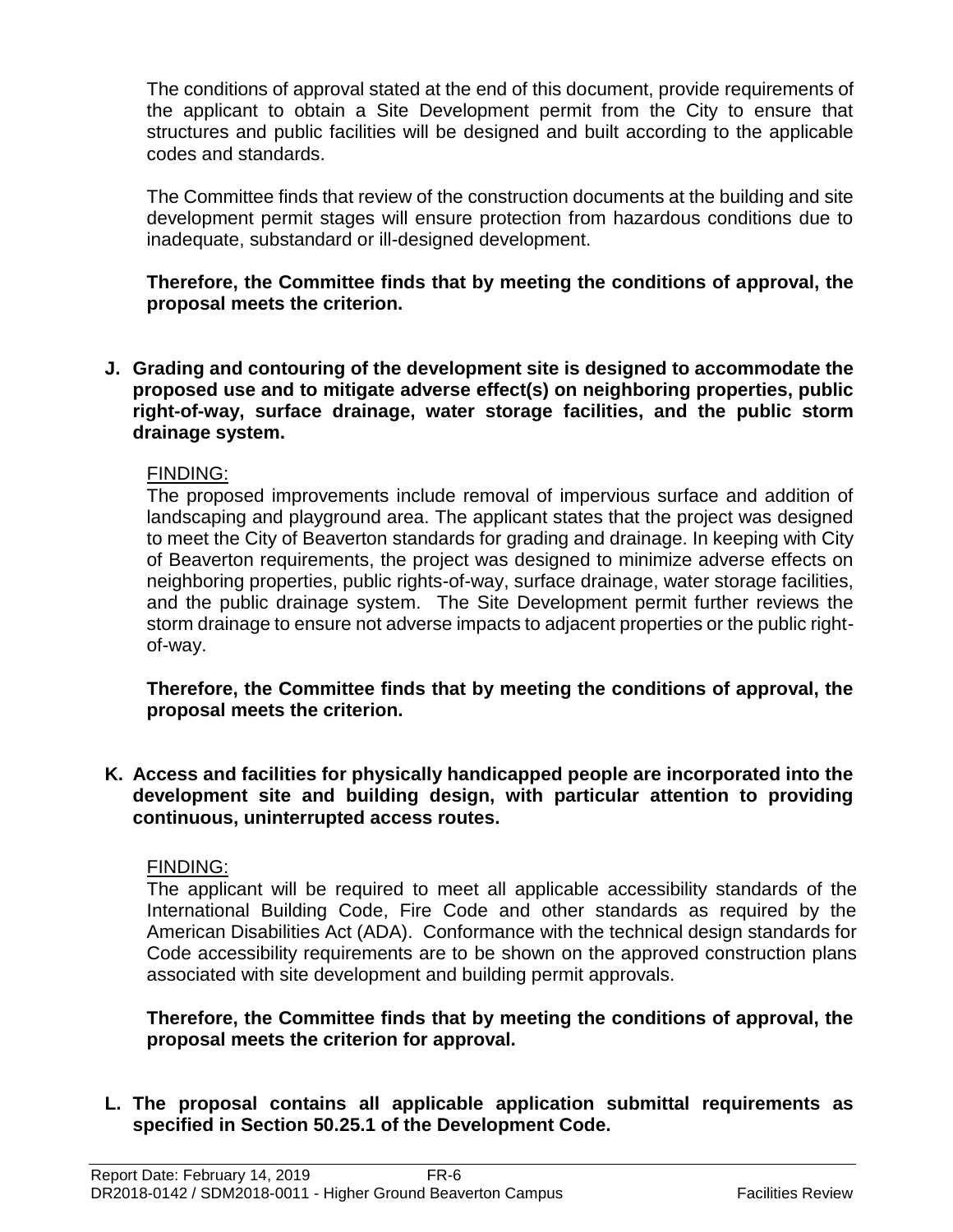## FINDING:

The applicant submitted the land use application for the Design Review on October 12, 2018 and the Sidewalk Design Modification on November 8, 2018 and was deemed complete on November 27, 2018. In the review of the materials during the application review, the Committee finds that all applicable application submittal requirements, identified in Section 50.25.1 are contained within this proposal.

#### **Therefore, the Committee finds the proposal meets the criterion for approval.**

#### **Recommendation**

The Facilities Review Committee finds that the proposal complies with all the technical criteria. The Committee recommends that the decision-making authority **APPROVE the proposal for Higher Ground Beaverton Campus (DR2018-0142 / SDM2018-0011)** and adopt the Conditions of Approval identified in Section D, herein.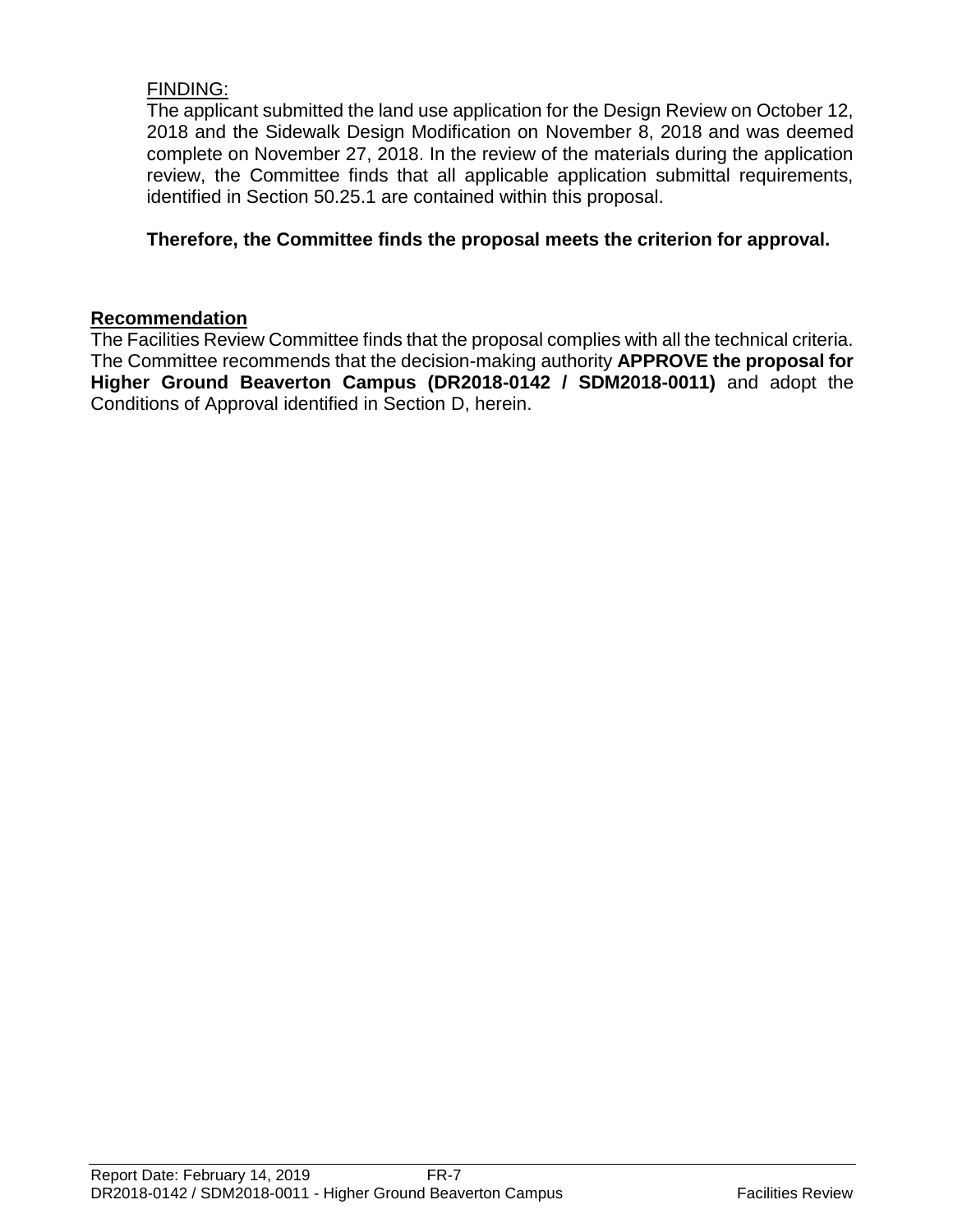# **Code Conformance Analysis Chapter 20 Use and Site Development Requirements Community Service (CS) Zoning District**

| <b>CODE STANDARD</b>                                                          | <b>CODE REQUIREMENT</b>                                  | <b>PROJECT PROPOSAL</b>                                                                                                          | <b>MEETS</b><br>CODE? |
|-------------------------------------------------------------------------------|----------------------------------------------------------|----------------------------------------------------------------------------------------------------------------------------------|-----------------------|
|                                                                               | Development Code Section 20.10.20 (Community Service CS) |                                                                                                                                  |                       |
| Use- Permitted                                                                | <b>Childcare Facility</b>                                | <b>Childcare Facility</b>                                                                                                        | Yes                   |
| Minimum Lot Area                                                              | 7,000 sq. ft.                                            | 39,204 sq. ft.                                                                                                                   | Yes                   |
| Minimum Corner Lot<br><b>Dimensions</b><br>Width<br>Depth                     | 70 Feet<br>100 Feet                                      | No changes to the existing<br>parcel are proposed with this<br>application.                                                      | N/A                   |
| Minimum Yard<br>Setbacks<br>Front<br>Side (interior)<br>Side (corner)<br>Rear | 20 Feet<br>10 Feet<br>20 Feet<br>20 Feet                 | The existing building meets all<br>setback requirements. No<br>new structures or external<br>building additions are<br>proposed. | N/A                   |
| Maximum Building<br>Height                                                    | 60 feet                                                  | No new structures or external<br>building additions are<br>proposed.                                                             | N/A                   |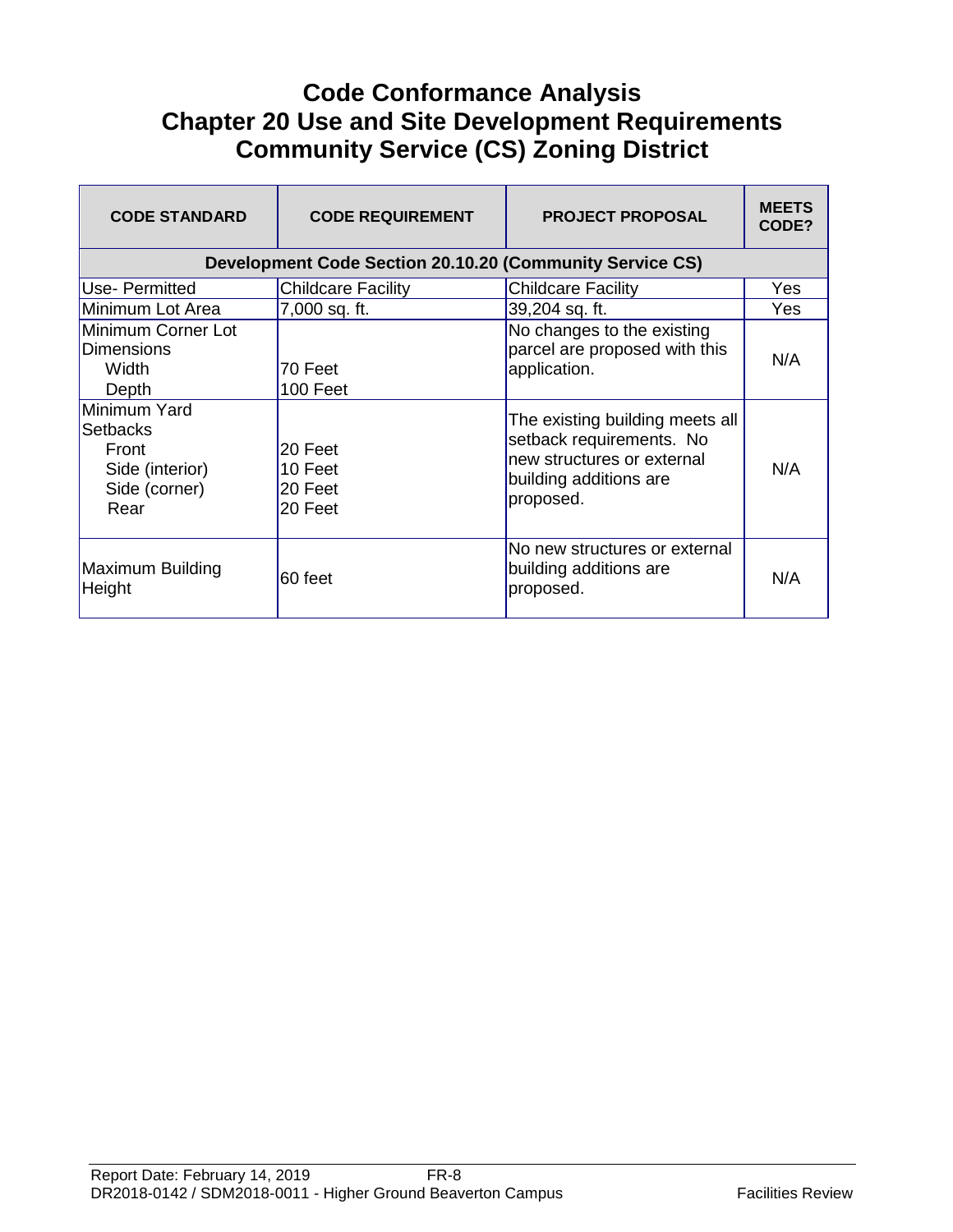# **Chapter 60 Special Requirements**

| <b>CODE</b><br><b>STANDARD</b>                                        | <b>CODE REQUIREMENT</b>                                                                                                                                                                            | <b>PROJECT PROPOSAL</b>                                                                                                                                                                                                                                                                                          | <b>MEETS</b><br>CODE?     |  |  |
|-----------------------------------------------------------------------|----------------------------------------------------------------------------------------------------------------------------------------------------------------------------------------------------|------------------------------------------------------------------------------------------------------------------------------------------------------------------------------------------------------------------------------------------------------------------------------------------------------------------|---------------------------|--|--|
| <b>Development Code Section 60.05</b>                                 |                                                                                                                                                                                                    |                                                                                                                                                                                                                                                                                                                  |                           |  |  |
| Design Review<br>Principles,<br>Standards, and<br><b>Guidelines</b>   | Requirements for new development<br>and redevelopment.                                                                                                                                             | Design Review standards will<br>be reviewed in the Design<br>Review portion of the staff<br>report.                                                                                                                                                                                                              | See DR<br><b>Findings</b> |  |  |
|                                                                       | <b>Development Code Section 60.12</b>                                                                                                                                                              |                                                                                                                                                                                                                                                                                                                  |                           |  |  |
| <b>Habitat Friendly</b><br>and Low Impact<br>Development<br>Practices | Optional program offering various<br>credits available for use of specific<br><b>Habitat Friendly or Low Impact</b><br>Development techniques.                                                     | No Habitat Friendly or Low<br>Impact Development<br>techniques proposed.                                                                                                                                                                                                                                         | N/A                       |  |  |
|                                                                       | Development Code Section 60.15 - Land Division Standards                                                                                                                                           |                                                                                                                                                                                                                                                                                                                  |                           |  |  |
| <b>Land Division</b><br><b>Standards</b>                              | Standards pertaining to Land<br><b>Divisions</b>                                                                                                                                                   | No land division is being<br>proposed.                                                                                                                                                                                                                                                                           | N/A                       |  |  |
|                                                                       | Development Code Section 60.30 - Off-Street Parking                                                                                                                                                |                                                                                                                                                                                                                                                                                                                  |                           |  |  |
| Off-street motor<br>vehicle parking<br>Parking Zone B                 | <b>Nursery Schools, Day or Child Care</b><br><b>Facilities</b><br>1.5 spaces per FTE = 27 spaces min                                                                                               | 31 Vehicle parking spaces                                                                                                                                                                                                                                                                                        |                           |  |  |
| <b>Required Bicycle</b><br>Park                                       | Short term bicycle spaces are not<br>required for Nursery Schools.                                                                                                                                 | 5 Uncovered long-term bicycle<br>spaces                                                                                                                                                                                                                                                                          | <b>YES</b>                |  |  |
|                                                                       | 1 Long Term Bicycle Space per<br>classroom<br>School buildings are exempted from<br>the requirement to cover long term<br>bicycle parking.)                                                        |                                                                                                                                                                                                                                                                                                                  |                           |  |  |
|                                                                       | <b>Development Code Section 60.55 - Transportation</b>                                                                                                                                             |                                                                                                                                                                                                                                                                                                                  |                           |  |  |
| Transportation<br><b>Facilities</b>                                   | Regulations pertaining to the<br>construction or reconstruction of<br>transportation facilities.                                                                                                   | <b>Refer to Facilities Review</b><br>Committee findings herein.                                                                                                                                                                                                                                                  | <b>YES</b>                |  |  |
|                                                                       | <b>Development Code Section 60.60</b>                                                                                                                                                              |                                                                                                                                                                                                                                                                                                                  |                           |  |  |
| Trees &<br>Vegetation                                                 | Regulations pertaining to the<br>removal and preservation of trees.                                                                                                                                | <b>Refer to Facilities Review</b><br>Committee findings herein.                                                                                                                                                                                                                                                  | <b>YES</b>                |  |  |
|                                                                       | <b>Development Code Section 60.65</b>                                                                                                                                                              |                                                                                                                                                                                                                                                                                                                  |                           |  |  |
| <b>Utility</b><br>Undergrounding                                      | All existing overhead utilities and any<br>new utility service lines within the<br>project and along any existing<br>frontage, except high voltage lines<br>(>57kV) must be placed<br>underground. | The applicant states that all<br>proposed power and<br>telecommunications lines will<br>be placed underground. To<br>ensure the proposal meets<br>requirements of this section,<br>staff recommends a condition<br>requiring the completion of<br>undergrounding prior to<br>issuance of occupancy<br>permit(s). | YES w/<br><b>COA</b>      |  |  |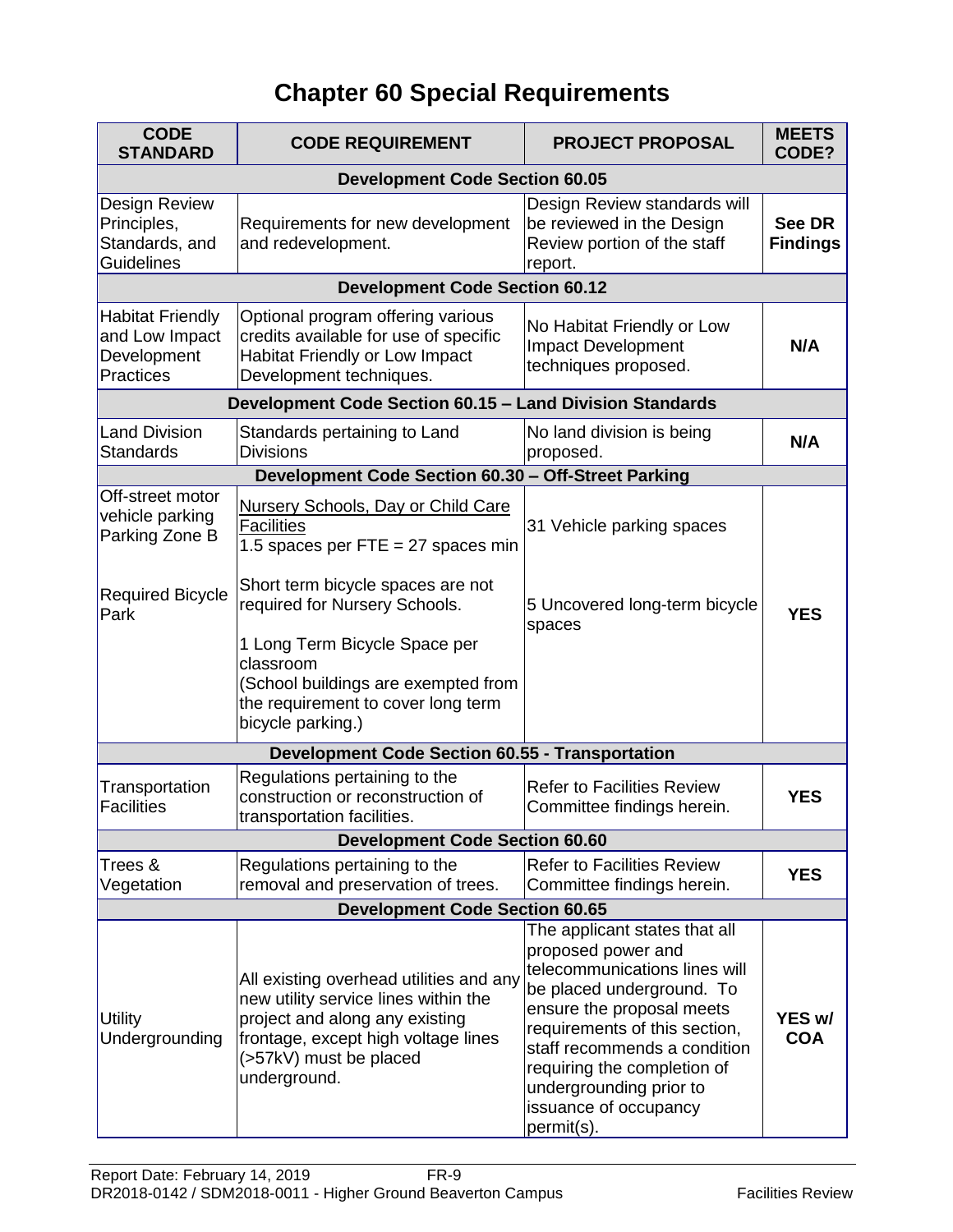#### **ANALYSIS AND FINDINGS FOR DESIGN REVIEW TWO Higher Ground Beaverton Campus DR2018-0142**

#### **Section 40.20.15.2.C Approval Criteria**

*In order to approve a Design Review Two application, the decision making authority shall make findings of fact based on evidence provided by the applicant demonstrating that all the following criteria are satisfied:*

#### *1. The proposal satisfies the threshold requirements for a Design Review Two application.*

#### FINDING:

The proposal meets Threshold Nos. 6 and 7 of the Design Review Type 2 application:

*6. "Any change in excess of 15 percent of the square footage of onsite landscaping or pedestrian circulation area with the exception for an increase in landscape art of up to 25 percent."*

The applicant proposes increase the total landscape/play area by 1,500 square feet, greater than 15% of the on-site landscaping area, therefore meeting threshold 6.

#### **Therefore, staff finds that the proposal meets the criterion for approval.**

#### *2. All City application fees related to the application under consideration by the decision making authority have been submitted.*

#### FINDING:

The applicant paid the required associated fee for a Design Review Two application.

#### **Therefore, staff finds that the proposal meets the criterion for approval.**

#### *3. The proposal contains all applicable application submittal requirements as specified in Section 50.25.1 of the Development Code.*

#### FINDING:

The applicant submitted the application on October 12, 2018 and was deemed complete on December 19, 2018. In the review of the materials during the application review, staff finds that all applicable application submittal requirements, identified in Section 50.25.1 are contained within this proposal.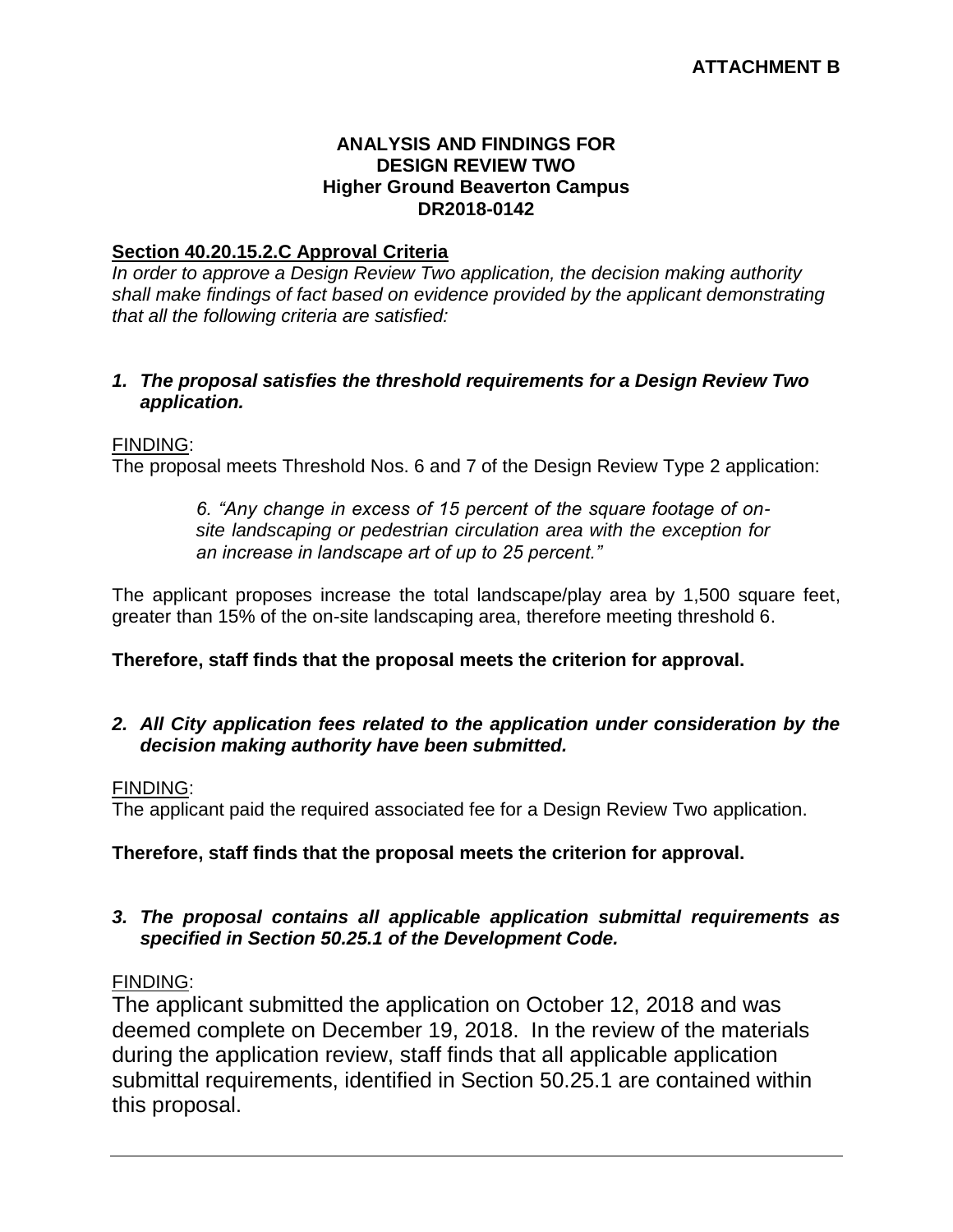## **Therefore, staff finds that the proposal meets the criterion for approval.**

#### *4. The proposal is consistent with all applicable provisions of Sections 60.05.15 through 60.05.30 (Design Standards).*

#### FINDING:

Staff cites the findings in the Design Review Standard Analysis chart in this report which evaluate the project in response to applicable Code standards of Sections 60.05.15 through 60.05.30 (Design Standards). In part, the chart provides a summary response to design review standards determined to be applicable in the subject case. The applicant's plans and materials show compliance with these standards. Certain conditions of approval are proposed to ensure the plan is constructed consistent with these standards.

**Therefore, staff finds that by meeting the conditions of approval, the proposal meets the criterion for approval.**

- *5. For additions to or modifications of existing development, the proposal is consistent with all applicable provisions of Sections 60.05.15 through 60.05.30 (Design Standards) or can demonstrate that the additions or modifications are moving towards compliance of specific Design Standards if any of the following conditions exist:*
	- *a. A physical obstacle such as topography or natural feature exists and prevents the full implementation of the applicable guideline; or*
	- *b. The location of existing structural improvements prevent the full implementation of the applicable standard; or*
	- *c. The location of the existing structure to be modified is more than 300 feet from a public street.*

#### FINDING:

The applicant proposed changes to an existing building to convert a restaurant to a child care facility. As demonstrated in the Design Review Standards Analysis chart included in this report shows, the proposal meets the Design Standards in Sections 60.05.15 thorough 60.05.30. After thorough review, staff concurs with the applicant and finds that the proposal meets all of the applicable Design Standards of Chapter 60.

#### **Therefore, staff finds that the proposal meets the criterion for approval.**

#### *6. Applications and documents related to the request, which will require further City approval, shall be submitted to the City in the proper sequence.*

#### FINDING: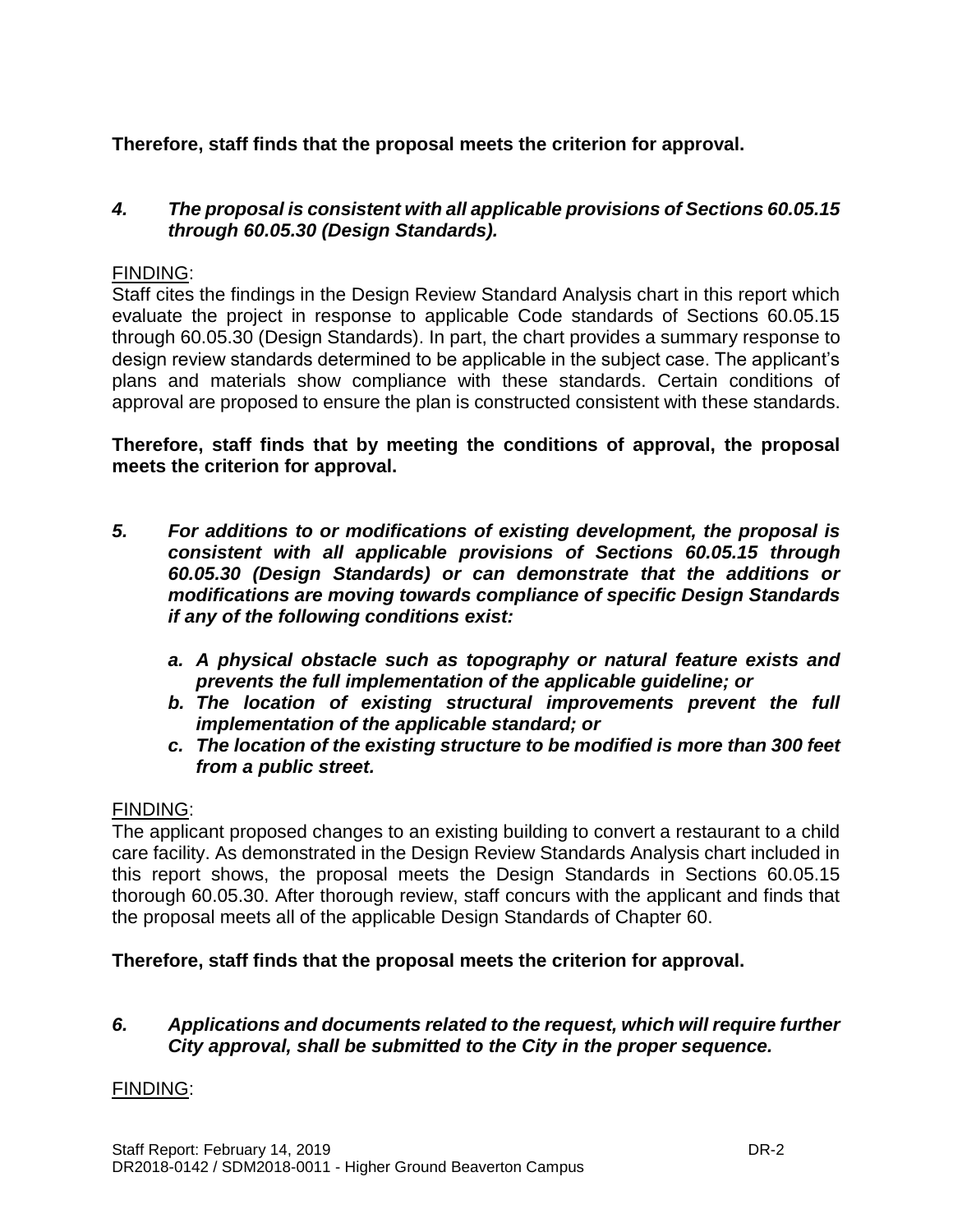A Sidewalk Design Modification application has been submitted concurrently with this application. The Design Review Two application is dependent upon approval of the Sidewalk Design Modification, staff proposes a condition of approval that the Sidewalk Design Modification be approved in order to approve the Design Review Two application. No other applications are required of the applicant at this stage of City approvals.

#### **Therefore, staff finds that by meeting the conditions of approval the proposal meets the criterion for approval.**

#### **DECISION:**

Based on the facts and findings presented, the Planning Director hereby **APPROVES DR2018-0142 - Higher Ground Beaverton Campus** subject to the Conditions of Approval identified in Section D, herein.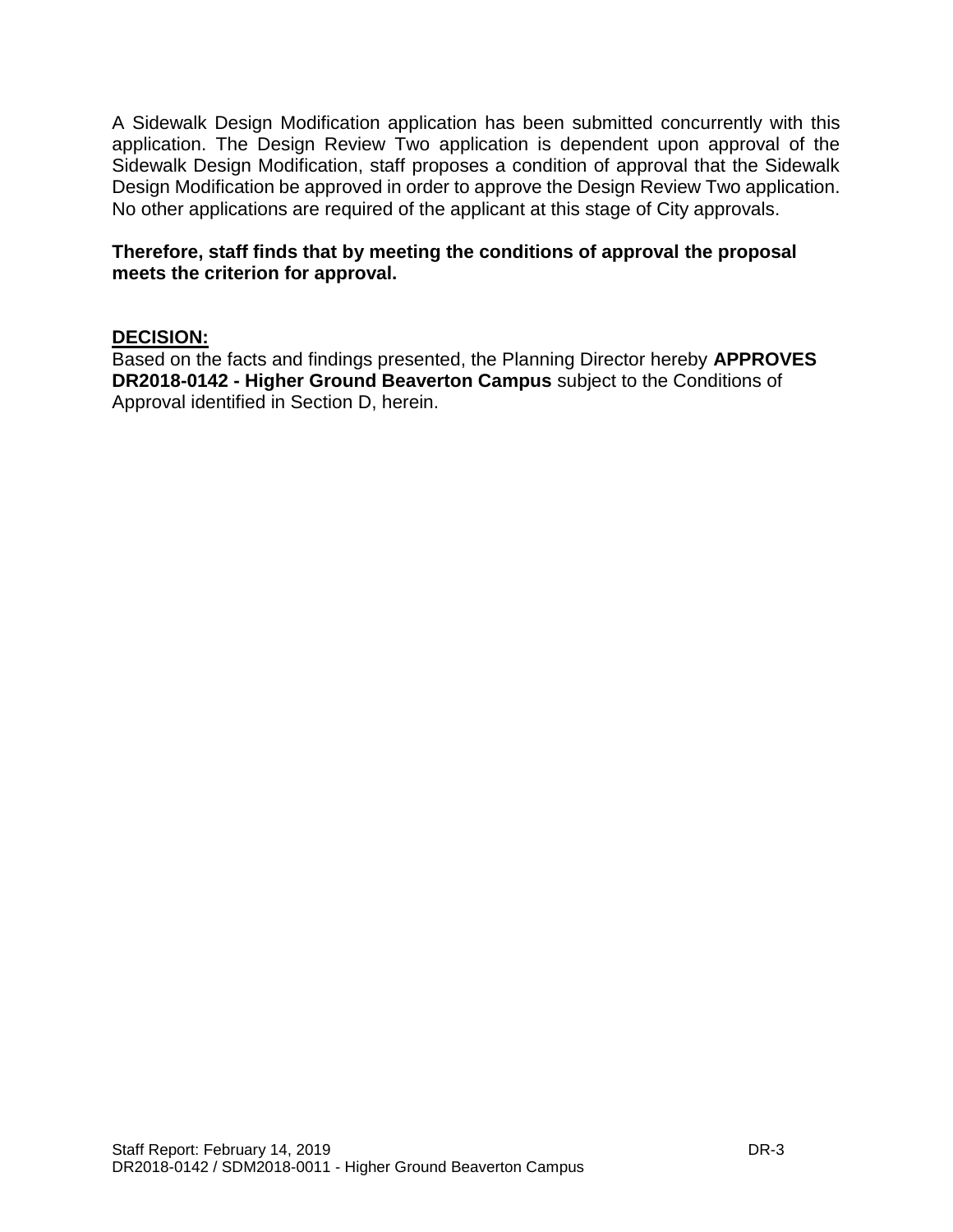#### **Design Review Standards Analysis Section 60.05.15 Building Design and Orientation**

| <b>DESIGN STANDARD</b>                                                                                                                                          | <b>PROJECT PROPOSAL</b>                                                                                                                                                                                                                                                                                                                                                                                                                                                                                                                                                                                                                                                                                                                           | <b>MEETS</b><br><b>STANDARD</b> |  |
|-----------------------------------------------------------------------------------------------------------------------------------------------------------------|---------------------------------------------------------------------------------------------------------------------------------------------------------------------------------------------------------------------------------------------------------------------------------------------------------------------------------------------------------------------------------------------------------------------------------------------------------------------------------------------------------------------------------------------------------------------------------------------------------------------------------------------------------------------------------------------------------------------------------------------------|---------------------------------|--|
|                                                                                                                                                                 | <b>Building Articulation and Variety</b>                                                                                                                                                                                                                                                                                                                                                                                                                                                                                                                                                                                                                                                                                                          |                                 |  |
| 60.05.15.1.B<br>Buildings visible from<br>and within 200 feet of<br>an adjacent public<br>street shall have a<br>minimum portion30%<br>articulation and variety | The applicant proposes to maintain the<br>existing building articulation on the<br>southern elevation, facing Beaverton<br>Hillsdale Highway. The exiting building<br>meets articulation standards along the<br>southern elevation. The applicant proposes<br>to add four new windows and one new door<br>to the east elevation of the building which<br>significantly increases articulation along the<br>SW 99 <sup>th</sup> Avenue frontage. In addition the<br>applicant proposes to add windows and<br>doors along the northern elevation adjacent<br>to the proposed play area. The western<br>elevation remains primarily as is with no<br>changes to windows and doors. Staff finds<br>the proposal complies with the Design<br>Standard. | <b>Yes</b>                      |  |
| 60.05.15.1.C<br>Max 40' between<br>architectural features                                                                                                       | The applicant proposes minimal changes to<br>the existing building beyond adding<br>additional doors and windows. The<br>proposal will not have greater than 40'<br>between architectural features.                                                                                                                                                                                                                                                                                                                                                                                                                                                                                                                                               | <b>Yes</b>                      |  |
|                                                                                                                                                                 | <b>Roof Forms</b>                                                                                                                                                                                                                                                                                                                                                                                                                                                                                                                                                                                                                                                                                                                                 |                                 |  |
| 60.05.15.2.A-D<br>Sloped roofs exposed<br>to view shall have a<br>minimum 4:12 pitch                                                                            | The applicant does not propose to modify<br>any existing roof elements. The exiting<br>sloped roof will remain.                                                                                                                                                                                                                                                                                                                                                                                                                                                                                                                                                                                                                                   | N/A                             |  |
|                                                                                                                                                                 | <b>Primary Building Entrances</b>                                                                                                                                                                                                                                                                                                                                                                                                                                                                                                                                                                                                                                                                                                                 |                                 |  |
| 60.05.15.3<br>Weather protection for<br>primary entrance                                                                                                        | The applicant states that the primary<br>entrance covering is covered by an existing<br>fabric canopy that is 16 feet long and 6 feet<br>wide.                                                                                                                                                                                                                                                                                                                                                                                                                                                                                                                                                                                                    | <b>YES</b>                      |  |
| <b>Exterior Building Materials</b>                                                                                                                              |                                                                                                                                                                                                                                                                                                                                                                                                                                                                                                                                                                                                                                                                                                                                                   |                                 |  |
| 60.05.15.4.B-C<br><b>Exterior building</b><br>materials                                                                                                         | The applicant does not propose to modify<br>the exterior building materials.                                                                                                                                                                                                                                                                                                                                                                                                                                                                                                                                                                                                                                                                      | N/A                             |  |
| <b>Roof-Mounted Equipment</b>                                                                                                                                   |                                                                                                                                                                                                                                                                                                                                                                                                                                                                                                                                                                                                                                                                                                                                                   |                                 |  |
| $60.05.15.5.A - C$<br><b>Equipment screening</b>                                                                                                                | The applicant proposes to located<br>replacement rooftop equipment inside the<br>existing equipment well where it will be                                                                                                                                                                                                                                                                                                                                                                                                                                                                                                                                                                                                                         | <b>YES</b>                      |  |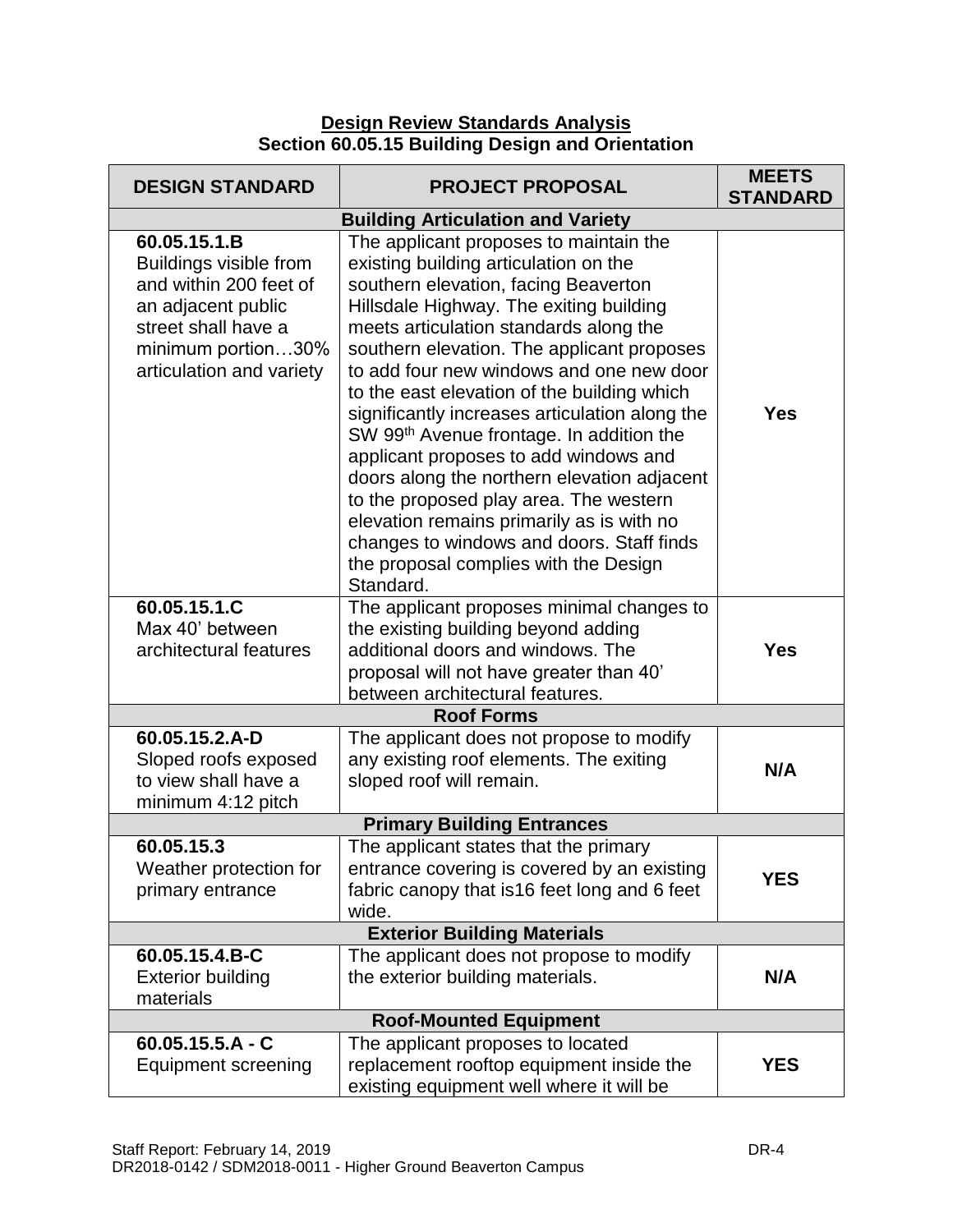| <b>DESIGN STANDARD</b>                                                 | <b>PROJECT PROPOSAL</b>                                                                                                                               | <b>MEETS</b><br><b>STANDARD</b> |  |  |
|------------------------------------------------------------------------|-------------------------------------------------------------------------------------------------------------------------------------------------------|---------------------------------|--|--|
|                                                                        | screened from the public right-of-way and                                                                                                             |                                 |  |  |
|                                                                        | adjacent properties                                                                                                                                   |                                 |  |  |
|                                                                        | Building Location and Orientation along Streets in MU and Com. Districts                                                                              |                                 |  |  |
| 60.05.15.6.A-F                                                         | The building is an existing structure which<br>is not proposed to be enlarged, as such the                                                            |                                 |  |  |
|                                                                        | proposal is not modifying the building                                                                                                                | N/A                             |  |  |
|                                                                        | location.                                                                                                                                             |                                 |  |  |
|                                                                        | <b>Building Scale along Major Pedestrian Routes</b>                                                                                                   |                                 |  |  |
| $60.05.15.7.A - C$                                                     | The childcare facility is not located along a                                                                                                         | N/A                             |  |  |
|                                                                        | major pedestrian route.                                                                                                                               |                                 |  |  |
| <b>Ground Floor Elevation on Commercial and Multiple Use Buildings</b> |                                                                                                                                                       |                                 |  |  |
| 60.05.15.8.A<br>Glazing required                                       | The existing commercial building, with the<br>addition of windows, will meet the 35%<br>glazing requirement along public street<br>facing elevations. | <b>YES</b>                      |  |  |

| <b>DESIGN STANDARD</b>                                                                   | <b>PROJECT</b><br><b>PROPOSAL</b>                                                                                                                                                                                                                                                                | <b>MEETS</b><br><b>STANDARD</b> |
|------------------------------------------------------------------------------------------|--------------------------------------------------------------------------------------------------------------------------------------------------------------------------------------------------------------------------------------------------------------------------------------------------|---------------------------------|
|                                                                                          | <b>Connections to the public street system</b>                                                                                                                                                                                                                                                   |                                 |
| 60.05.20.1<br>Connect on-site<br>circulation to existing<br>and planned street<br>system | The applicant proposes to move the<br>parking lot drive aisle to the north to<br>accommodate the outdoor play area<br>and limit the front parking/drop off drive<br>aisle to one way traffic with a right out<br>only, increasing safety of the<br>connections to the existing street<br>system. | <b>YES</b>                      |
|                                                                                          | Loading Areas, solid waste facilities and similar improvements                                                                                                                                                                                                                                   |                                 |
| 60.05.20.2.A-E<br>Screen from public<br>view                                             | Trash storage will remain at the existing<br>location, within the enclosure at the<br>northwest corner of the parking area.<br>No modifications are proposed nor<br>required.                                                                                                                    | <b>YES</b>                      |
|                                                                                          | <b>Pedestrian Circulation</b>                                                                                                                                                                                                                                                                    |                                 |
| 60.05.20.3.A-B<br>Link to adjacent<br>facilities                                         | The applicant provides pedestrian<br>connections to SW Beaverton Hillsdale<br>Highway as well as SW 99th Avenue.                                                                                                                                                                                 | <b>YES</b>                      |
| 60.05.20.3.C<br>Walkways every 300'                                                      | The applicant proposes a walkway to<br>SW 99th Avenue and SW Beaverton                                                                                                                                                                                                                           | <b>YES</b>                      |

## **Section 60.05.20 Circulation and Parking Design**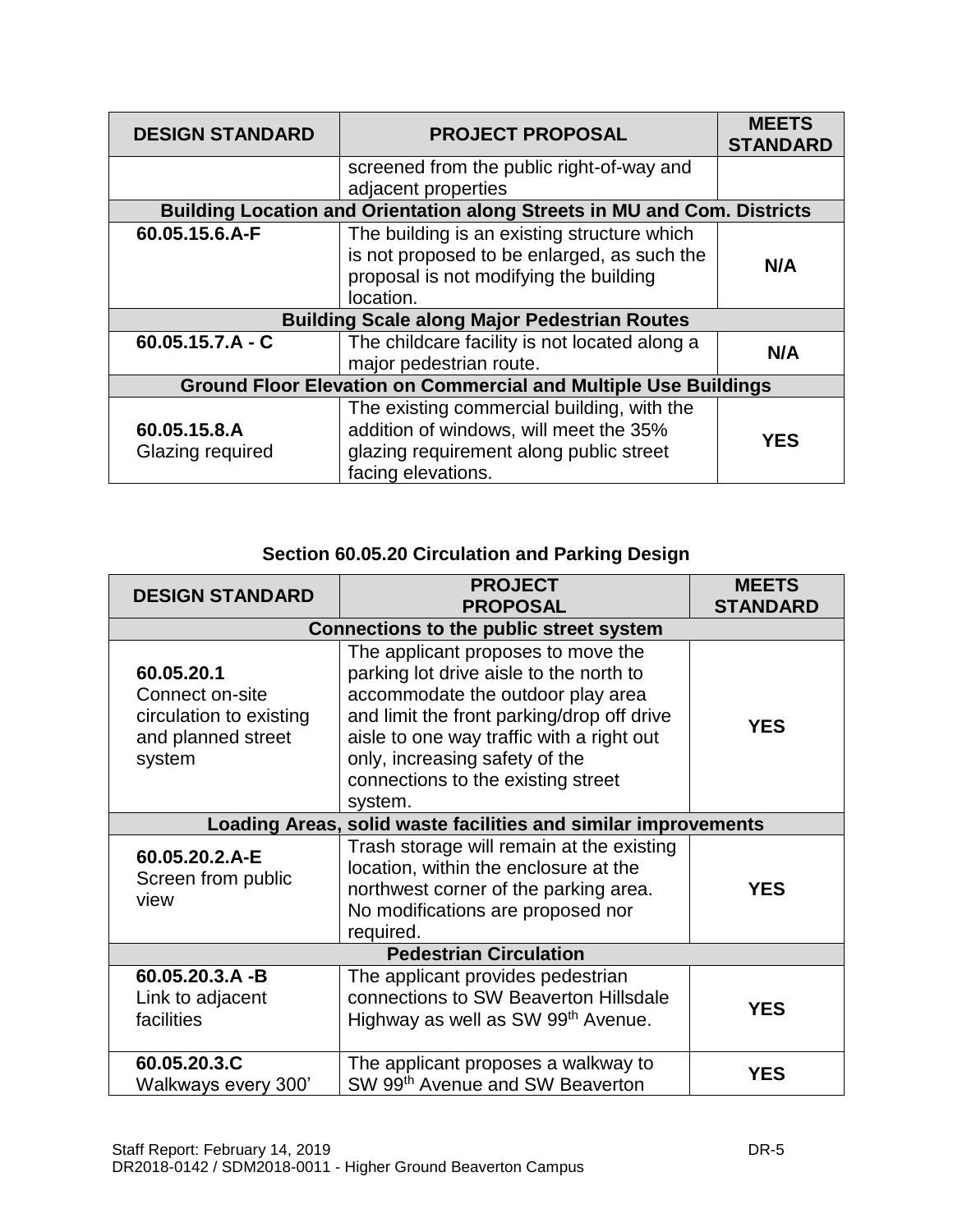| <b>DESIGN STANDARD</b>     | <b>PROJECT</b><br><b>PROPOSAL</b>                                                | <b>MEETS</b><br><b>STANDARD</b> |
|----------------------------|----------------------------------------------------------------------------------|---------------------------------|
|                            | Hillsdale Highway, in conformance with                                           |                                 |
|                            | the 300 foot requirement.                                                        |                                 |
| 60.05.20.3.D               | The pedestrian connection through the                                            |                                 |
| Physical separation        | parking lot is proposed to be concrete<br>and utilizes the ADA striped area as a |                                 |
|                            | portion of the path. Adequate                                                    |                                 |
|                            | differentiation is provided as well as                                           |                                 |
|                            | physical materials changes to                                                    | <b>YES</b>                      |
|                            | differentiate the pathway. This area is                                          |                                 |
|                            | an existing parking aisle which is not                                           |                                 |
|                            | proposed to be modified except to add                                            |                                 |
|                            | the pedestrian crossing.                                                         |                                 |
| $60.05.20.3.E - F$         | The applicant proposes a concrete                                                |                                 |
| Distinct paving and        | pedestrian crossing to provide                                                   |                                 |
| pedestrian walkways        | differentiation. The crossing must be a                                          | <b>YES</b>                      |
|                            | minimum of 5 feet in width.                                                      |                                 |
|                            | <b>Street Frontages and Parking Areas</b>                                        |                                 |
|                            | The existing southern parking area                                               |                                 |
|                            | along SW Beaverton Hillsdale Highway                                             |                                 |
|                            | contains existing landscaping and                                                |                                 |
|                            | proposed plantings of Cyprus and                                                 |                                 |
| 60.05.20.4.A               | Azalea to create a minimum 3' high                                               |                                 |
| Screen from public         | evergreen hedge between the parking a                                            | <b>YES</b>                      |
| view                       | lot and SW Beaverton Hillsdale                                                   |                                 |
|                            | Highway. The additional shrubs and                                               |                                 |
|                            | grade change in the area ensure that                                             |                                 |
|                            | there will be no headlight glare onto SW                                         |                                 |
|                            | Beaverton Hillsdale Highway.<br><b>Parking and Landscaping</b>                   |                                 |
| 60.05.20.5.A               | The applicant proposes to redesign the                                           |                                 |
| Parking area               | rear parking area, the northern most                                             |                                 |
| landscaped planters        | parking stall row has more than 10                                               |                                 |
|                            | parking spaces without a landscape                                               |                                 |
|                            | island. As a condition of approval an                                            | <b>YES w/ COA</b>               |
|                            | additional landscape island must be                                              |                                 |
|                            | constructed toward the center of the                                             |                                 |
|                            | northern most parking row to meet this                                           |                                 |
|                            | standard.                                                                        |                                 |
| 60.05.20.5.B               | The landscaping islands exceed 6 feet                                            |                                 |
| Parking lot islands        | in width and include at least one tree                                           | <b>YES</b>                      |
|                            | with a mature height of 20 feet.                                                 |                                 |
| 60.05.20.5.D               | The tree proposed for the planter is a                                           |                                 |
| <b>City-Approved Trees</b> | Black Gum Tree, which is a species                                               | <b>YES</b>                      |
|                            | listed as a Beaverton street tree.                                               |                                 |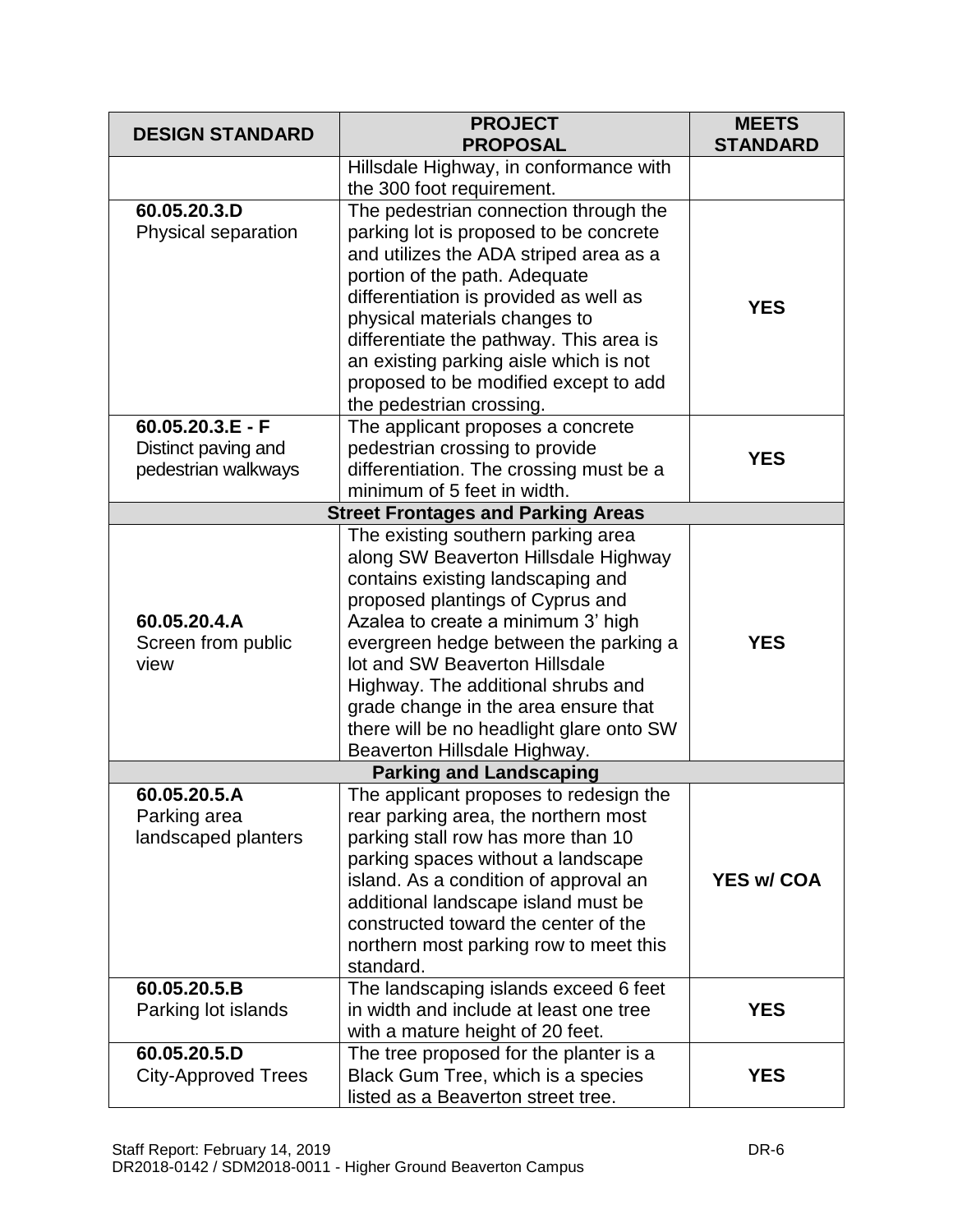| <b>DESIGN STANDARD</b>                         | <b>PROJECT</b><br><b>PROPOSAL</b>                                               | <b>MEETS</b><br><b>STANDARD</b> |  |  |  |
|------------------------------------------------|---------------------------------------------------------------------------------|---------------------------------|--|--|--|
|                                                | <b>Off-Street Parking Frontages in Multiple-Use Districts</b>                   |                                 |  |  |  |
| 60.05.20.6                                     |                                                                                 |                                 |  |  |  |
| Off-street parking                             | The site is not in a Multiple-Use district.                                     | N/A                             |  |  |  |
| frontages                                      |                                                                                 |                                 |  |  |  |
|                                                | Sidewalks Along Streets and Primary Building Elevations in Multiple-Use and     |                                 |  |  |  |
|                                                | <b>Commercial Districts</b>                                                     |                                 |  |  |  |
| 60.05.20.7.A-C                                 | The applicant has applied for a                                                 |                                 |  |  |  |
| Required sidewalk                              | Sidewalk Design Modification for the                                            |                                 |  |  |  |
| widths                                         | portion of sidewalks proposed to be                                             | <b>YES w/ COA</b>               |  |  |  |
|                                                | affected by the driveway relocation.                                            |                                 |  |  |  |
|                                                | Approval of the DRCL is subject to                                              |                                 |  |  |  |
|                                                | approval of the SDM application.                                                |                                 |  |  |  |
|                                                | Connect on-site buildings, parking, and other improvements with identifiable    |                                 |  |  |  |
|                                                | streets and drive aisles in Residential, Multiple-Use, and Commercial Districts |                                 |  |  |  |
| $60.05.20.8.A - B$                             | The new parking lot drive aisles do not                                         |                                 |  |  |  |
| Drive aisles to be                             | link public or private streets; therefore,                                      | N/A                             |  |  |  |
| designed as public                             | this section does not apply.                                                    |                                 |  |  |  |
| streets, if applicable                         |                                                                                 |                                 |  |  |  |
| <b>Ground Floor uses in parking structures</b> |                                                                                 |                                 |  |  |  |
| 60.05.20.9                                     |                                                                                 |                                 |  |  |  |
| <b>Parking Structures</b>                      | No parking structures are proposed.                                             | N/A                             |  |  |  |

## **Section 60.05.25 Landscape, Open Space, and Natural Areas Design Standards**

| <b>DESIGN STANDARD</b>                       | <b>PROJECT</b><br><b>PROPOSAL</b>                                                                                                                                                                                                        | <b>MEETS</b><br><b>STANDARD</b> |
|----------------------------------------------|------------------------------------------------------------------------------------------------------------------------------------------------------------------------------------------------------------------------------------------|---------------------------------|
|                                              | <b>Minimum Landscaping</b>                                                                                                                                                                                                               |                                 |
| 60.05.25.5.A.1<br>Minimum landscape<br>15%   | The applicant's plans show 18.2% of<br>the subject site landscaped.                                                                                                                                                                      | <b>YES</b>                      |
| 60.05.25.5.B<br><b>Planting Requirements</b> | The applicant states that there are 11<br>trees proposed, where 7 are required;<br>21shrubs proposed, where 15 are<br>required; and ground cover or non-<br>evergreen shrubs are provided in the<br>area not covered by trees or shrubs. | <b>YES</b>                      |
| 60.05.25.5.C<br><b>Pedestrian Plaza</b>      | No pedestrian plaza is proposed with<br>this application.                                                                                                                                                                                | N/A                             |
| 60.05.25.5.D<br>Foundation<br>Landscaping    | The building has windows; therefore,<br>the plantings are not required.                                                                                                                                                                  | N/A                             |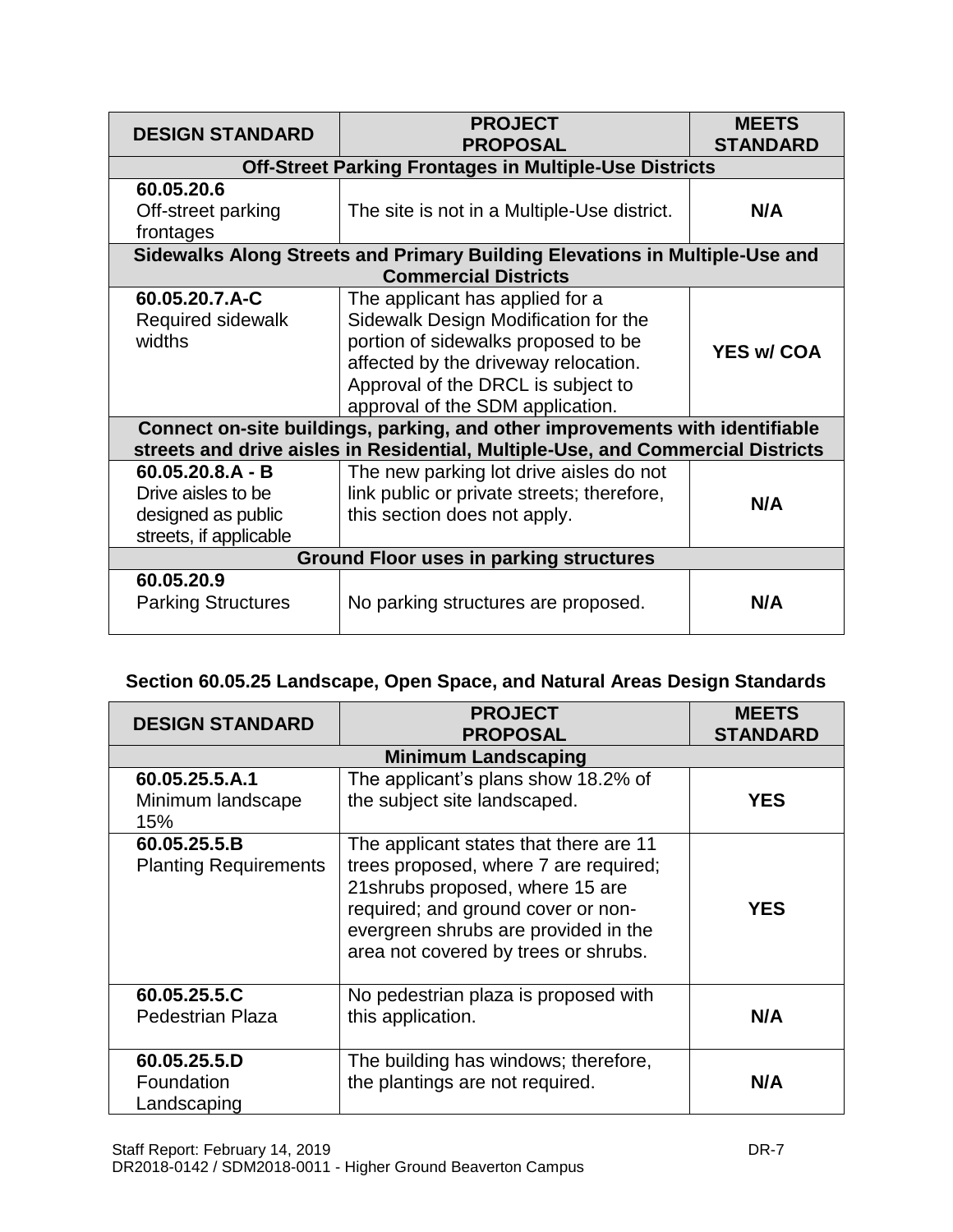| <b>DESIGN STANDARD</b>                                                                                                               | <b>PROJECT</b><br><b>PROPOSAL</b>                                                                                 | <b>MEETS</b><br><b>STANDARD</b> |  |
|--------------------------------------------------------------------------------------------------------------------------------------|-------------------------------------------------------------------------------------------------------------------|---------------------------------|--|
| <b>Retaining Walls</b>                                                                                                               |                                                                                                                   |                                 |  |
| 60.05.25.8<br><b>Retaining Walls</b>                                                                                                 | No retaining walls are proposed with<br>this application.                                                         | N/A                             |  |
| <b>Fences and Walls</b>                                                                                                              |                                                                                                                   |                                 |  |
| 60.05.25.9<br><b>Fences and Walls</b>                                                                                                | The applicant's plans show a fence<br>around the outdoor play area which will<br>be a wrought iron style fence.   | <b>YES</b>                      |  |
| <b>Minimize Significant Changes To Existing On-Site Surface Contours</b><br><b>At Residential Property Lines</b>                     |                                                                                                                   |                                 |  |
| 60.05.25.10<br>Minimize grade<br>changes                                                                                             | The applicant does not abut<br>residentially zoned properties.                                                    | N/A                             |  |
| Integrate water quality, quantity, or both facilities                                                                                |                                                                                                                   |                                 |  |
| 60.05.25.11<br>Location of storm<br>water facilities                                                                                 | Storm water facilities are not proposed<br>within front yard areas.                                               | <b>YES</b>                      |  |
| <b>Natural Areas</b>                                                                                                                 |                                                                                                                   |                                 |  |
| 60.05.25.12<br>No encroachment into<br>buffer areas                                                                                  | There are no identified natural areas on-<br>site.                                                                | N/A                             |  |
| <b>Landscape Buffering Requirements</b>                                                                                              |                                                                                                                   |                                 |  |
| 60.05.25.13<br>Landscape buffering<br>between contrasting<br>zoning districts or non-<br>residential use in the<br>residential zone. | The subject site is zoned CS and<br>surrounded by other properties zoned<br>CS, as such no buffering is required. | N/A                             |  |

## **Section 60.05.30 Lighting Design Standards**

| <b>DESIGN STANDARD</b>                                               | <b>PROJECT</b><br><b>PROPOSAL</b>                                         | <b>MEETS</b><br><b>STANDARD</b> |
|----------------------------------------------------------------------|---------------------------------------------------------------------------|---------------------------------|
| Adequate on-site lighting and minimize glare on adjoining properties |                                                                           |                                 |
| 60.05.30.1.A-E<br><b>Lighting Design</b><br><b>Standards</b>         | The applicant does not propose to<br>modify the existing onsite lighting. | N/A                             |
| Pedestrian-scale on-site lighting                                    |                                                                           |                                 |
| 60.05.30.2.A-C<br><b>Pedestrian Lighting</b>                         | The applicant does not propose to<br>modify the existing onsite lighting. | N/A                             |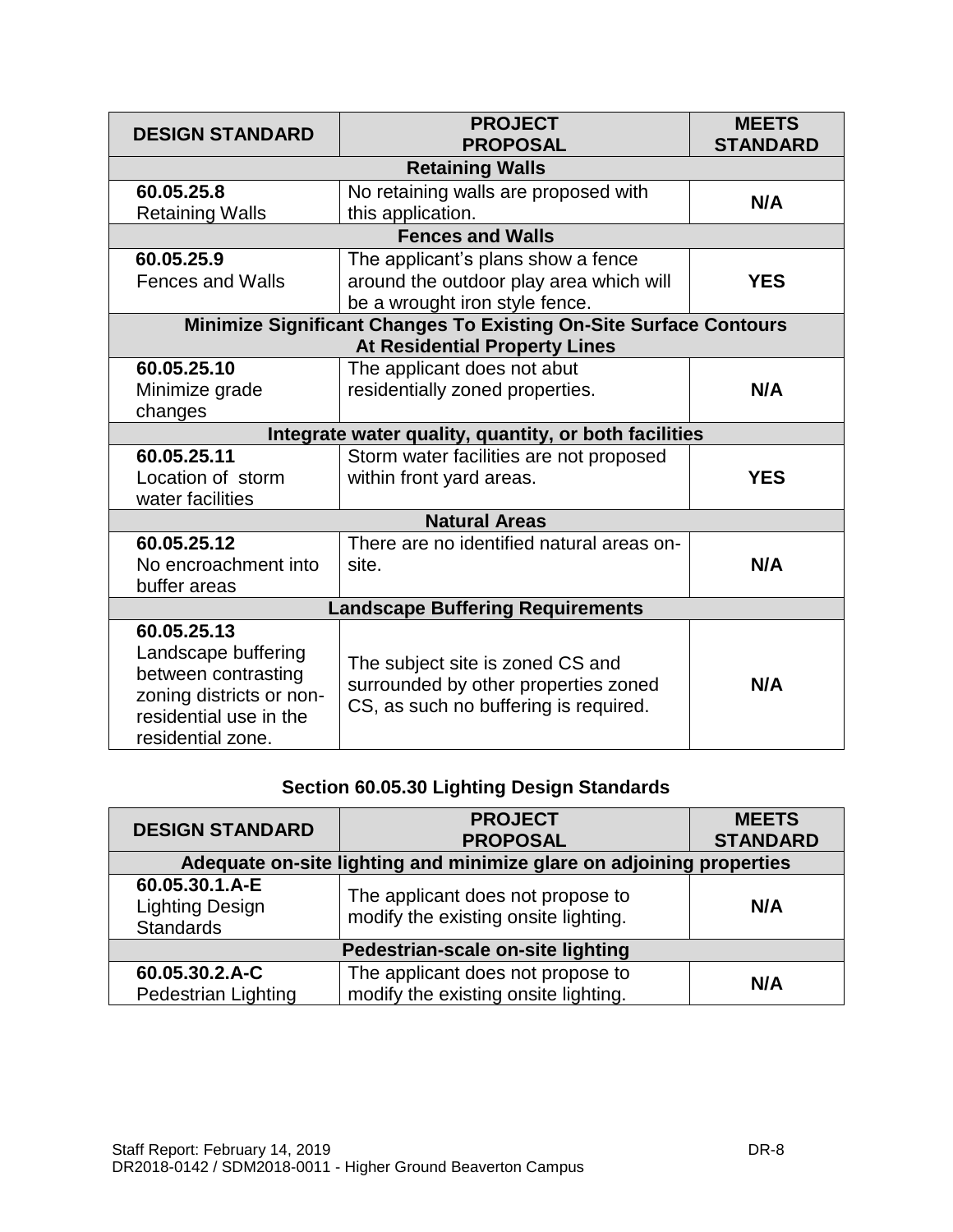#### **ANALYSIS AND FINDINGS FOR SIDEWLAK DESIGN MODIFICATION Higher Ground Beaverton Campus SDM2018-0011**

#### **Section 40.58.05. Sidewalk Design Modification Application; Purpose**

The purpose of the Sidewalk Design Modification application is to provide a mechanism whereby the City's street design standards relating to the locations and dimensions of sidewalks or required street landscaping can be modified to address existing conditions and constraints as a specific application. For purposes of this section, sidewalk ramps constructed with or without contiguous sidewalk panels leading to and away from the ramp shall be considered sidewalks. This section is implemented by the approval criteria listed herein.

#### **Section 40.58.15.1.C. Approval Criteria**

In order to approve a Sidewalk Design Modification application, the decision making authority shall make findings of fact based on evidence provided by the applicant demonstrating that the following criteria are satisfied:

#### *1. The proposal satisfies the threshold requirements for a Sidewalk Design Modification application.*

#### FINDING:

Section 40.58.15.1.A.1 Threshold: *An application for Sidewalk Design Modification shall be required when the following threshold applies:*

*1. The minimum sidewalk width, planter strip width, or both minimum standards specified in the Engineering Design Manual are proposed to be modified.*

The applicant requests a modification of the sidewalk improvement standard identified by Engineering Design Manual (EDM) and Beaverton Development Code for the portion of SW 99<sup>th</sup> Avenue which is proposed to be impacted by the limited site changes. Existing sidewalks in area no impacted by the proposed changes areas are to remain.

Modifications to the existing site are limited to addition of an outdoor play area and re-configuring the parking lot to reduce the amount of parking spaces and change the striping in the parking area. As a result of the parking lot changes the driveway entrance is shifted to the south and the sidewalk in the area of the driveway is the only potion to be modified. The remainder of the sidewalk area is not subject to this review as it is not proposed to be modified and the minor changes to the site are not sufficient to require changes to the existing sidewalk system. The applicant proposes to generally meet the sidewalk requirements for location streets in the modified sections of five (5) feet of sidewalk width and six and a half (6.5) feet of planter strip, the exception for which this Sidewalk Design Modification is sought is the connection pieces to the existing sidewalk systems which are curb tight and less than five (5) feet in width. The applicant seeks to reduce the planter strip and sidewalk width in the tapered portions of the sidewalk which connect to the existing sidewalk system.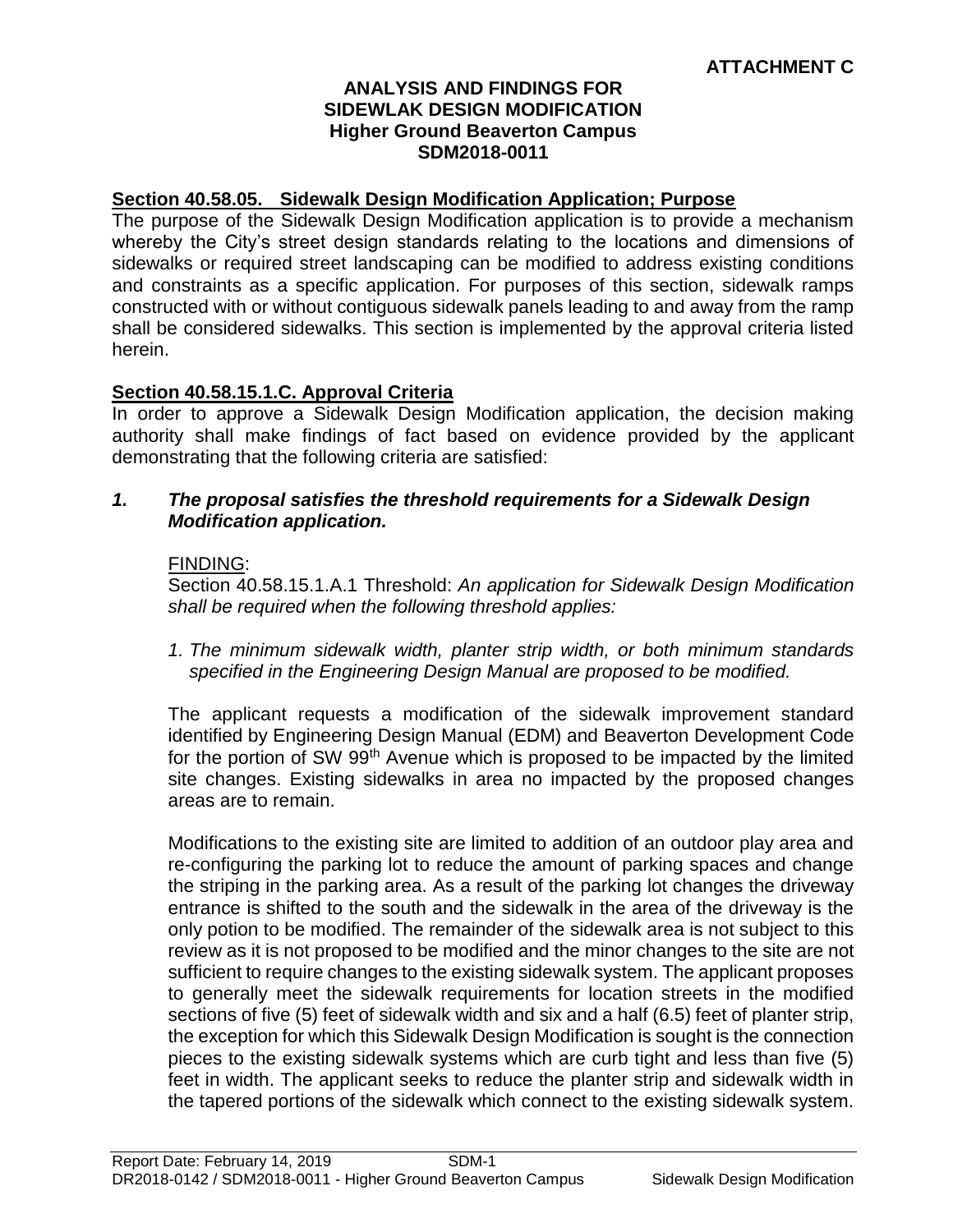The applicants request to reduce the planter strip and sidewalk width at the taper points meets the threshold for a Sidewalk Design Modification.

**Therefore, staff finds the proposal meets the criterion for approval.**

## *2. All City application fees related to the application under consideration by the decision making authority have been submitted.*

FINDING:

The City of Beaverton received the appropriate fee for the Sidewalk Design Modification application.

**Therefore, staff finds the proposal meets the criterion for approval.**

- *3. One or more of the following criteria are satisfied:*
	- *a. That there exist local topographic conditions, which would result in any of the following:*
		- *i. A sidewalk that is located above or below the top surface of a finished curb.*
		- *ii. A situation in which construction of the Engineering Design Manual standard street cross-section would require a steep slope or retaining wall that would prevent vehicular access to the adjoining property.*
	- *b. That there exist local physical conditions such as:*
		- *i. An existing structure prevents the construction of a standard sidewalk.*
		- *ii. An existing utility device prevents the construction of a standard sidewalk.*
		- *iii. Rock outcroppings prevent the construction of a standard sidewalk without blasting.*
	- *c. That there exist environmental conditions such as a Significant Natural Resource Area, Jurisdictional Wetland, Clean Water Services Water Quality Sensitive Area, Clean Water Services required Vegetative Corridor, or Significant Tree Grove.*
	- *d. That additional right of way is required to construct the Engineering Design Manual standard and the adjoining property is not controlled by the applicant.*

## FINDING:

The applicant's response to item "b" above, explains how the existing sidewalk does not meet the City's standard. Given the small amount of improvements associated with the project no changes to the sidewalk system is required, except for the portion to be modified due to the change in driveway location. The applicant proposes to meet the local street sidewalk standard for the portion of the sidewalk and planter strip to be modified. The new sidewalk area must taper to meet the existing sidewalks on the north and south of the modified section in a way that tapers to meet ADA requirements. Staff finds that the existing sidewalk structure locations preclude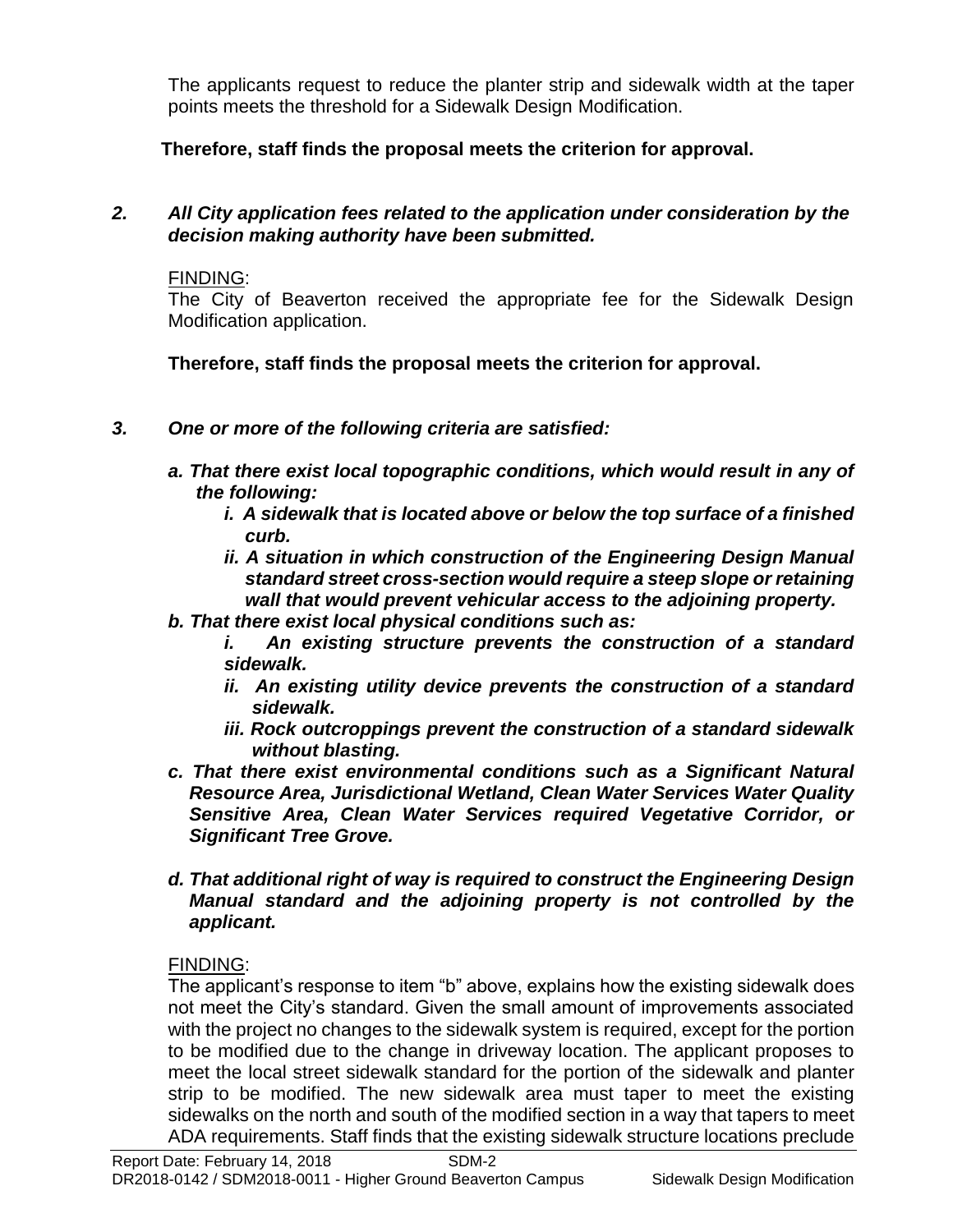compliance with the sidewalk standard for the full modified section, which is the subject of this Sidewalk Design Modification. Staff finds that the proposal meets the criterion for approval.

**Therefore, staff finds the proposal meets the criterion for approval.**

#### *4. The proposal complies with provisions of Section 60.55.25 Street and Bicycle and Pedestrian Connection Requirements and 60.55.30 Minimum Street Widths.*

#### FINDING:

Staff refer to and incorporate the findings of fact prepared in response to the Facilities Review approval criteria for this project, included in Attachment A to this report.

**Therefore, staff finds that the proposal meets the criterion for approval.**

#### *5. Applications and documents related to the request, which will require further City approval, shall be submitted to the City in the proper sequence.*

#### FINDING:

The applicant has submitted this Sidewalk Design Modification application and a Design Review two application. No additional applications are necessary.

**Therefore, staff finds the proposal meets the criterion for approval.**

#### *6. The proposed Sidewalk Design Modification provides safe and efficient pedestrian circulation in the site vicinity***.**

#### FINDING:

Staff refer to and incorporate the findings of fact prepared in response to the Facilities Review approval criteria for this project, included as Attachment A of this report.

#### **Therefore, staff finds the proposal meets the criterion for approval.**

#### **DECISION:**

Based on the facts and findings presented, the Planning Director hereby **APPROVES SDM2018-0011 - Higher Ground Beaverton Campus** subject to the Conditions of Approval identified in Section D, herein.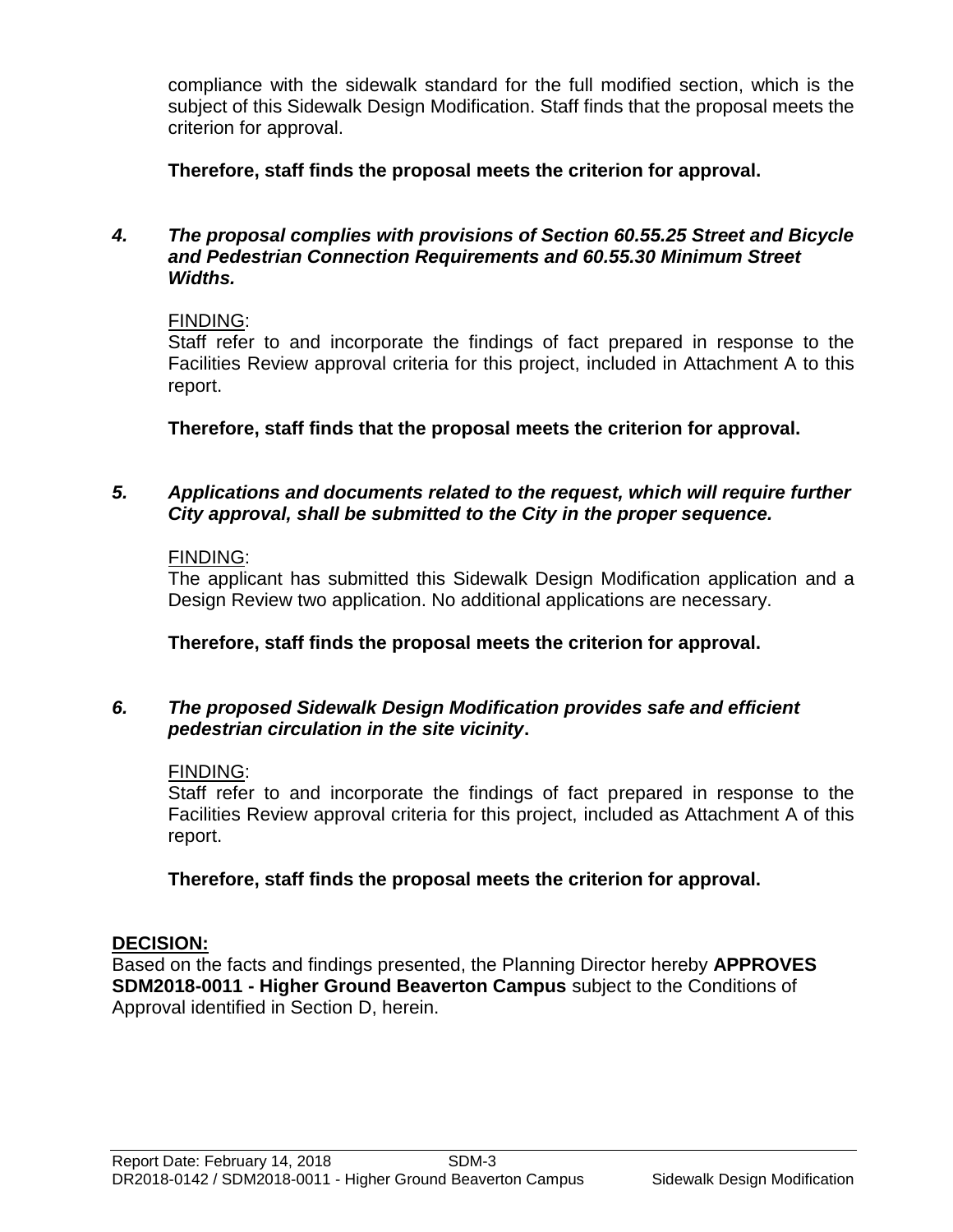#### **CONDITIONS OF APPROVAL HIGHER GROUND BEAVERTON CAMPUS DR2018-0142 / SDM2018-0011**

#### **DR2018-0142**

- **A. Prior to any on site work and issuance of the Site Development Permit(s), the applicant shall:**
	- 1. Submit the required plans, application form, fee, and other items needed for a complete site development permit application per the applicable review checklist. (Site Development Div./TDM)
	- 2. Contract with a professional engineer to design and monitor the construction for any work governed by Beaverton Municipal Code 9.05.020, Beaverton Development Code (Ordinance 2050, 4010 +rev.), the Clean Water Services (CWS) District Design and Construction Standards (DCS) and the City Engineering Design Manual (EDM) and Standard Drawings in effect at the time of site development permit application, and the City Standard Agreement to Construct and Retain Design Professionals in Oregon. (Site Development Div./NP)
	- 3. Submit a completed and executed City Standard Agreement to Construct Improvements and Retain Design Professional(s) Registered in Oregon. After the site development permit is issued, the City Engineer and the Planning Director must approve all revisions as set out in Ordinances 2050, 4010+rev., and the City EDM in effect at the time of site development permit application; however, any required land use action shall be final prior to City staff approval of the engineering plan revision and work commencing as revised. (Site Development Div./NP)
	- 4. Have the ownership of the subject property guarantee all public improvements, site grading, storm water management (quality) facilities, emergency vehicle access and common driveway paving by submittal of a City-approved security. The security approval by the City consists of a review by the City Attorney for form and the City Engineer for amount, equivalent to 100 percent or more of estimated construction costs. (Site Development Div./NP)
	- 5. As part of the Side Development Permit submittal, submit the required waterline and pedestrian easements and any off-site easements, executed and ready for recording, to the City after approval by the City Engineer for legal description of the area encumbered and City Attorney as to form. (Site Development Div./TDM)
	- 6. Per EDM Figure 510.3 and 510.4, submit plans that show access for a maintenance vehicle within 9-feet from the front, or within 19-feet from the side of a vehicle to all waterquality and flow control structures or otherwise as specifically approved by the City Engineer. (Site Development Div./NP)
	- 7. Per EDM Figure 340.1 and 340.4, submit plans that include details of the proposed bicycle parking spaces. (Site Development Div./NP)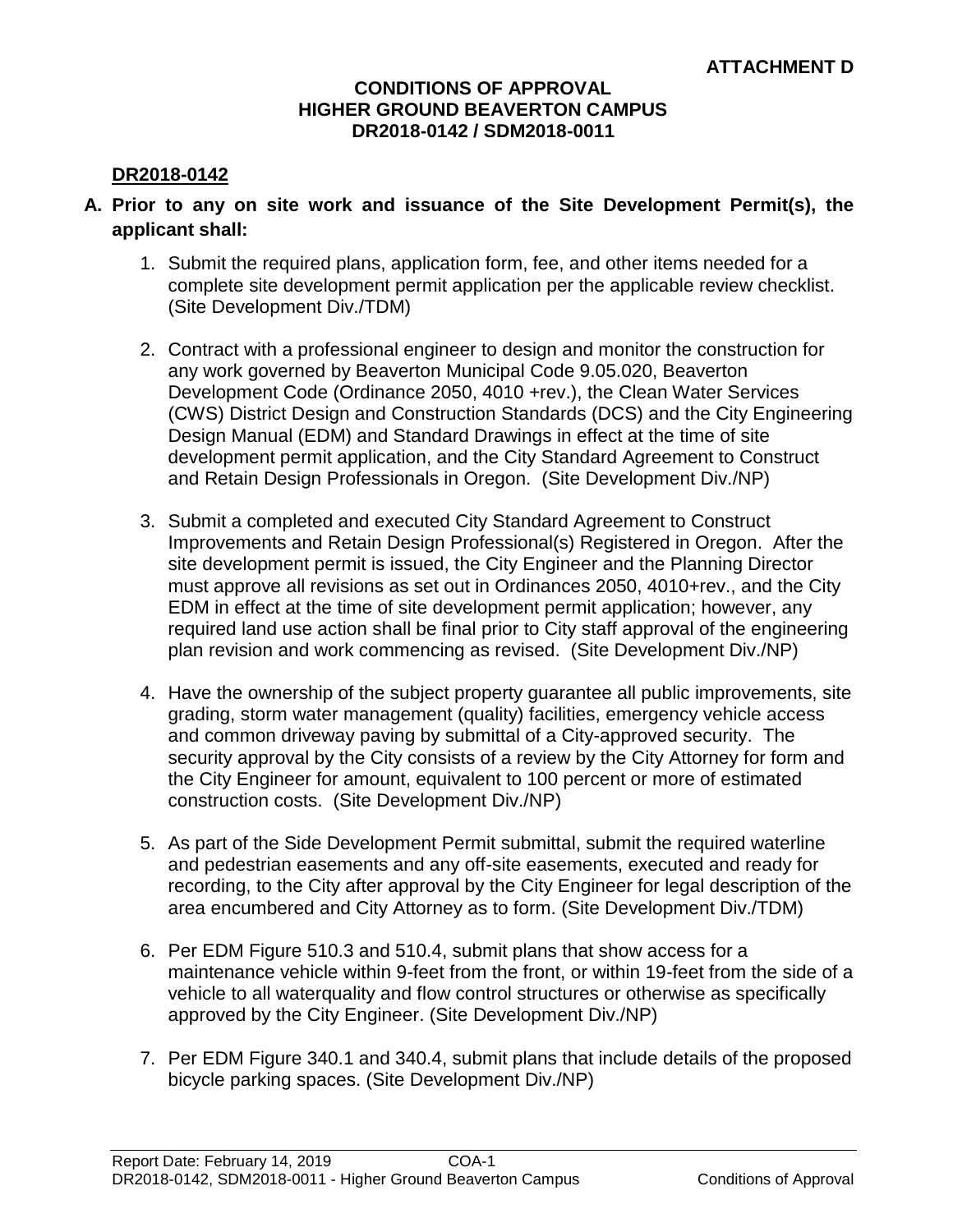- 8. Have obtained the Tualatin Valley Fire and Rescue District Fire Marshal's approval of the site development plans as part of the City's plan review process. (Site Development Div./TDM)
- 9. Submit a detailed water demand analysis (fire flow calculations) in accordance with the requirements of the Fire Code as adopted by the Tualatin Valley Fire and Rescue. If determined to be needed by the City Building Official, this analysis shall be supplemented by an actual flow test and evaluation by a professional engineer (meeting the standards set by the City Engineer as specified in the Engineering Design Manual Chapter 6, 610.2. (Site Development Div./NP)
- 10.Have obtained approvals needed from the Clean Water Services District for storm system connections as a part of the City's plan review process. (Site Development Div./TDM)
- 11.Provide an erosion control plan showing best management practices needed per Clean Water Services Standard Drawing No. 945. Make provisions for installation of all mandated erosion control measures prior to site disturbance of 500 square feet or more. (Site Development Div./TDM)
- 12.Submit a copy of issued permits or other approvals needed from ODOT for any work performed in SW Beaverton Hillsdale Highway including stormwater release into ODOT stormwater system. (Site Development Div./TDM)
- 13.Submit a copy of issued permits needed from West Slope Water District for double check valve assembly work or any water service work require tapping into the existing water main. (Site Development Div./TDM)
- 14.Provide final detailed drainage report prepared by a professional engineer meeting the standards set by the City Engineer and demonstrating compliance with EDM Resolution 4542 adopted November 13, 2018 and CWS Resolution and Order 2017-05. The analysis shall identify all contributing drainage areas and plumbing systems on and adjacent to the site with the site development permit application. (Site Development Div./NP)
- 15.Provide final construction ready plans showing a proprietary Stormfilter system (for treatment of the site's surface water runoff). Plans shall also show an oil and sediment trap for any auxiliary inlet structures as permitted with plumbing permit located in front any Stormfilter unit. (Site Development Div./NP)
- 16.Submit a grading plan showing that the lot has a minimum building pad elevation that is at least one foot higher than the maximum possible high water elevation (emergency overflow) of the storm water management facilities and show a safe overflow route. A minimum finish floor elevation shall established for the proposed building based on service provision needs and whichever of the following three is highest in elevation: 1) at least two feet higher than the rim elevation of the downstream public sanitary sewer manhole; 2) two feet higher than the rim/overflow of the storm facility; and 3) as necessary to provide adequate fall per engineering and plumbing code standards to the furthest service point. (Site Development Div./TDM)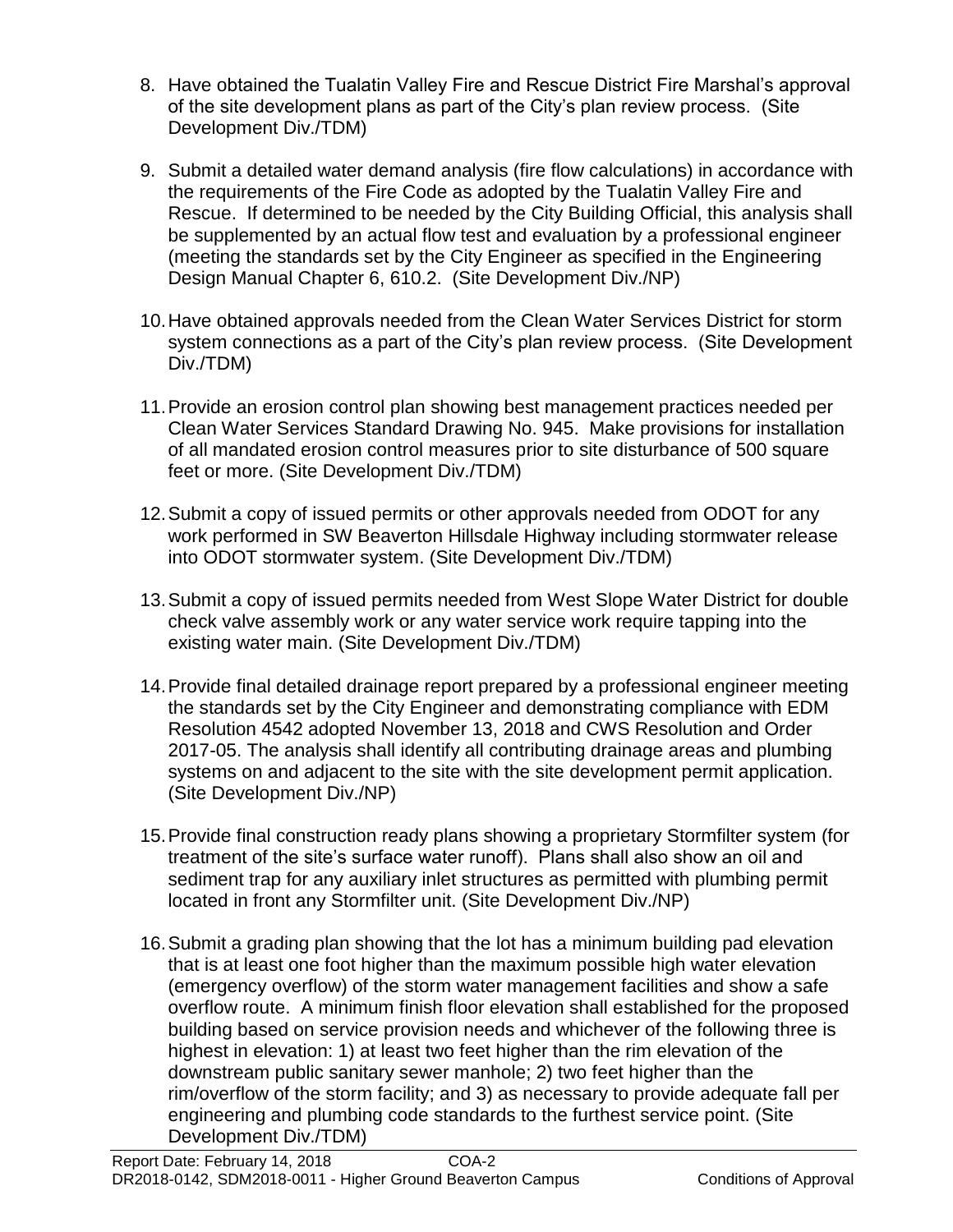- 17.Submit to the City a certified impervious surface determination of the proposed project prepared by the applicant's engineer, architect, or surveyor. The certification shall consist of an analysis and calculations determining the square footage of all impervious surfaces on the site. In addition, specific types of impervious area totals, in square feet, shall be given for roofs, parking lots and driveways, sidewalk and pedestrian areas, and any gravel or pervious pavement surfaces. Calculations shall also indicate the square footage of pre-existing impervious surfaces, modified existing impervious, the new impervious surface area created, and total final impervious surface area on the entire site after completion. (Site Development Div./NP)
- 18.Pay a storm water system development charges (overall system conveyance and for storm quantity, water detention) for any net new impervious area proposed for the entire project. (Site Development Div./TDM)
- 19.Provide plans for street lights (Illumination levels to be evaluated per City Design Manual, Option C requirements unless otherwise approved by the City Public Works Director), an on-site lighting plan, and for the placement of underground utility lines along street frontages, within the site, and for services to the proposed new development. If existing utility poles along existing street frontages must be moved to accommodate the proposed improvements, the affected lines must be either undergrounded or a fee in lieu of undergrounding paid per Section 60.65 of the Development Code. (Site Development Div./TDM)
- 20.Obtain, they City Building Official's review and approval of the proposed private site utility plans, if required by OAR 918-780-0040. (Site Development Div./NP)
- 21.Submit an owner-executed, notarized, City/CWS standard private stormwater facilities maintenance agreement, with maintenance plan and all standard exhibits, ready for recording with Washington County Records. (Site Development Div./TDM)
- 22.Submit revised landscape and site plans which show the addition of one Landscape Island in the northernmost parking aisle, no more than 10 contiguous parking spaces may be provided without a landscape island. (Planning / JF)
- 23.Ensure the associated land use application SDM2018-0011 has been approved and is consistent with the submitted plans. (Planning / JF)

## **B. Prior to Building Permit or any private site plumbing or incidental electrical permit issuance, the applicant shall:**

24.Submit a complete site development permit application and obtain the issuance of site development permit from the Site Development Division. (Site Development Div./TDM)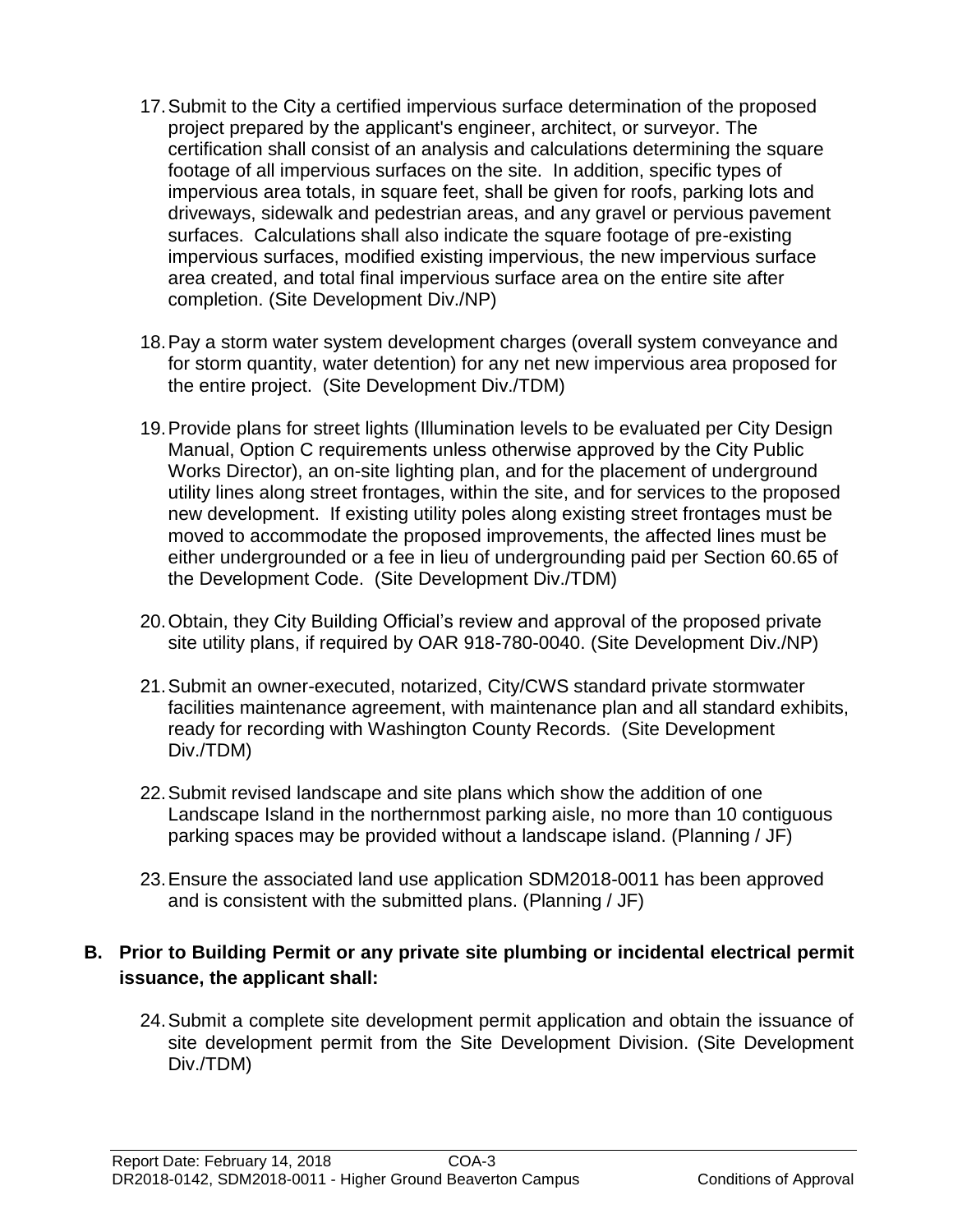25.Make provisions for installation of all mandated erosion control measures to achieve City inspector approval at least 24 hours prior to call for foundation footing form inspection from the Building Division. (Site Development Div./TDM)

## **C. Prior to final inspection of any Building Permit, the applicant shall:**

- 26.Install trees as shown on the proposed landscape plan. Deciduous trees shall have straight trunks, be fully branched, have a minimum caliper of 2-inches, and a minimum height of 8-feet at the time of planting. Deciduous trees may be supplied bare root provided the roots are protected against damage. Evergreen trees shall have straight trunks, be fully branched and a minimum height of 6-feet at the time of planting. Ensure coniferous trees have been balled and burlapped or grown within suitable containers and are adequately staked at the time of planting. (Planning Division/JST)
- 27.Ensure landscaped areas approved to be planted in lawn have seed installed between September 1 and November 1 or between March 1 and May 1. Sod may be placed at any time of year. This condition is not applicable to special seed mixes approved for use in natural resource areas, steep slopes, or in areas for the primary purpose of erosion control. (Planning Division/JST)
- 28.Ensure all landscape areas are served by an underground landscape irrigation system. For approved xeriscape (drought-tolerant) landscape designs and for the installation of native or riparian plantings, underground irrigation is not required provided that temporary above-ground irrigation is provided for the establishment period. (Planning Division/JST)
- 29.Ensure all exterior lighting fixtures for the interior of the property are installed and operational. Illumination of internal light fixtures shall meet the minimum 1.0 foot-candle standard within the site boundaries. (Planning Division/JST)
- 30.Ensure that all walkways and pathway connections into the parking lot are constructed with scored concrete or modular paving patterns, including ramps as necessary. ADA standards shall apply. (Planning Division/JST)
- 31.Ensure all site improvements, including grading and landscaping are completed in accordance with landscape plans, except as modified by the decision making authority in conditions of approval. No final occupancy permit will be issued until all improvements are complete. (Planning Division/JST)
- 32.Have substantially completed the site development improvements as determined by the City Engineer. (Site Development Div./TDM)
- 33.Have placed underground all affected, applicable existing overhead utilities and any new utility service lines within the project and along any existing street frontage as determined at permit issuance. (Site Development Div./TDM)